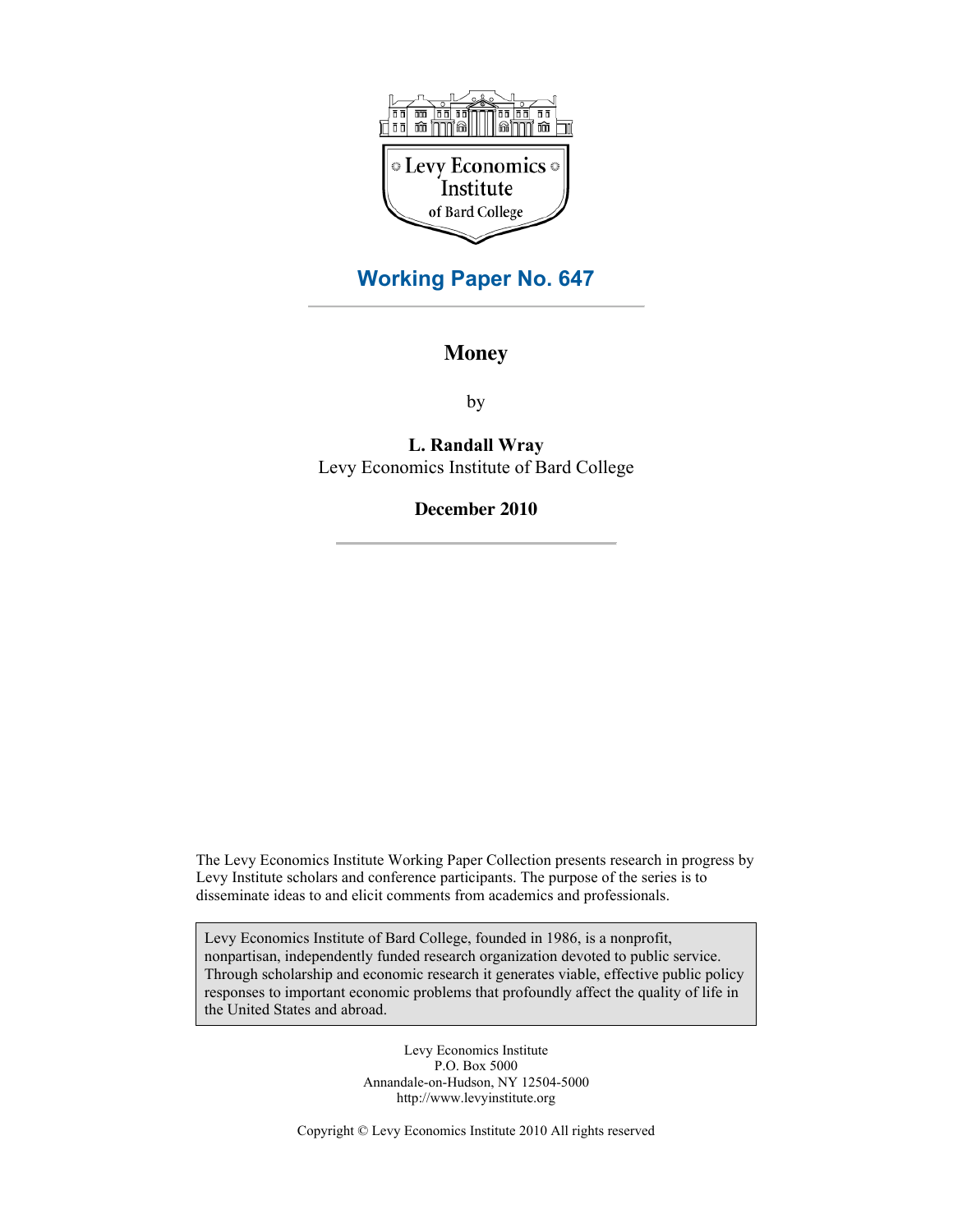## **ABSTRACT**

This paper advances three fundamental propositions regarding money:

(1) As R. W. Clower (1965) famously put it, money buys goods and goods buy money, but goods do not buy goods.

(2) Money is always debt; it cannot be a commodity from the first proposition because, if it were, that would mean that a particular good is buying goods.

(3) Default on debt is possible.

These three propositions are used to build a theory of money that is linked to common themes in the heterodox literature on money. The approach taken here is integrated with Hyman Minsky's (1986) work (which relies heavily on the work of his dissertation adviser, Joseph Schumpeter [1934]); the endogenous money approach of Basil Moore; the French-Italian circuit approach; Paul Davidson's (1978) interpretation of John Maynard Keynes, which relies on uncertainty; Wynne Godley's approach, which relies on accounting identities; the "K" distribution theory of Keynes, Michal Kalecki, Nicholas Kaldor, and Kenneth Boulding; the sociological approach of Ingham; and the chartalist, or state money, approach (A. M. Innes, G. F. Knapp, and Charles Goodhart). Hence, this paper takes a somewhat different route to develop the more typical heterodox conclusions about money.

**Keywords:** Money; Credit; Debt; Uncertainty; Default; Unit of Account; Heterodox; Circuit Approach; Godley; Minsky; Knapp; Schumpeter; Endogenous Money

**JEL Classifications:** E4, E5, E6, E11, E12, B5, B15, B22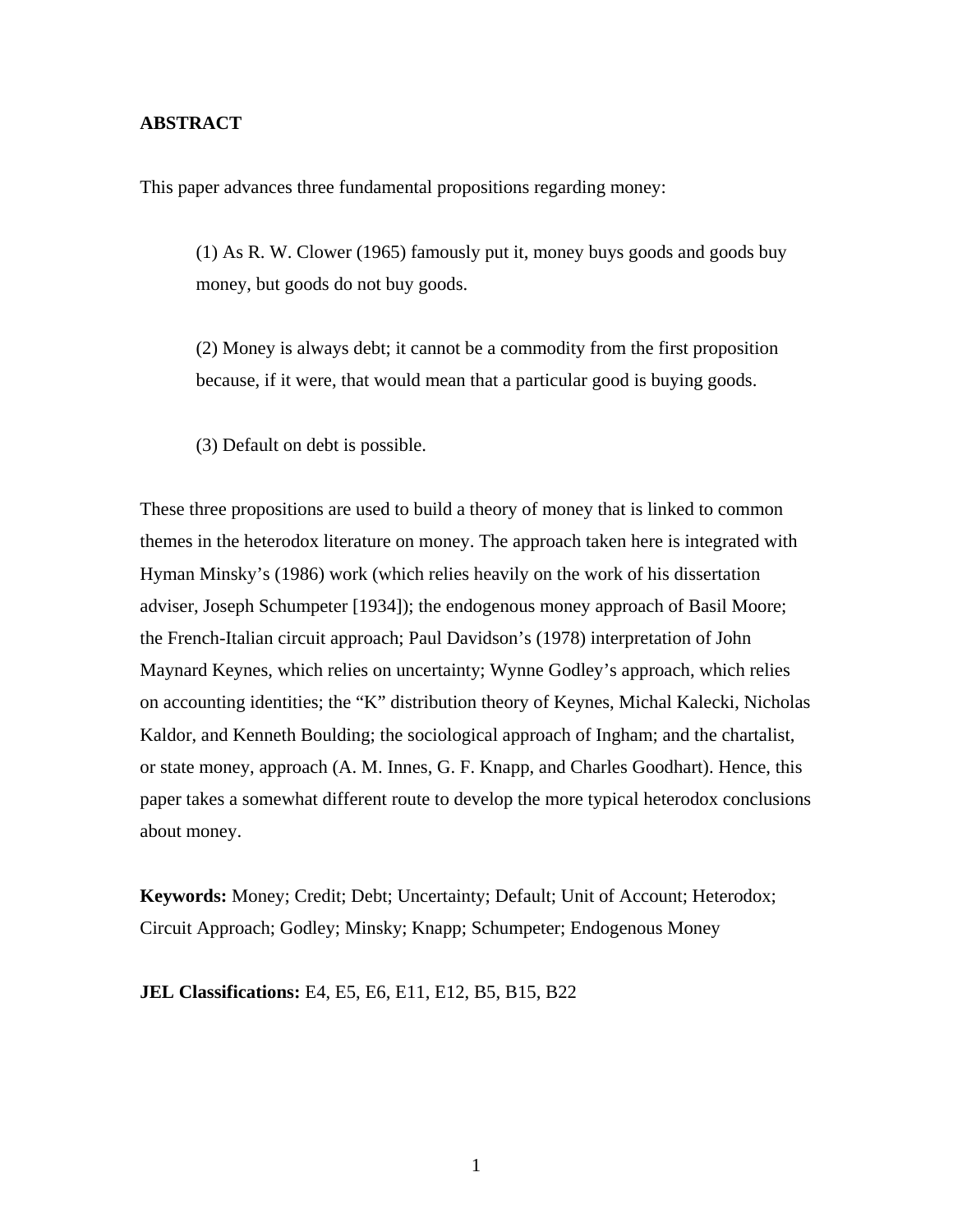The exposition here will rely on three fundamental propositions regarding money:

1. As Clower (1965) famously put it, money buys goods and goods buy money, but goods do not buy goods.

2. Money is always debt; it cannot be a commodity from the first proposition because if it were that would mean that a particular good is buying goods.

3. Default on debt is possible.

These three propositions will provide sufficient structure to build a theory of money. I will link the discussion to common themes in the heterodox literature on money. The approach taken here is not meant to replace the more usual Post Keynesian (Davidson 1978; Harcourt 2008; Kaldor and Trevithick 1981) and Institutionalist (Dillard 1980) approaches, but rather is meant to supplement them. For example, this discussion will be linked to Minsky's (1986) work (that relied heavily on his dissertation advisor, Schumpeter [1934]), to the endogenous money approach of Moore (1988), to the French-Italian circuit approach (Graziani 1990; Lavoie 1985; Parguez 2002), to Davidson's (1978) interpretation of Keynes that relies on uncertainty, to the approaches that rely heavily on accounting identities (Godley 1996)—and the "K" distribution theory of Keynes (1930, 1964), Kalecki (1971), Kaldor (1955–6), and Kenneth Boulding (1985) to the sociological approach of Ingham (2000, 2004), and to the chartalist or state money approach (Innes 1913; Knapp 1924; Goodhart 1998; Wray 1998, 2004). Hence, we will take a somewhat different route to develop the more-or-less heterodox conclusions about money.

#### **1. GOODS DON'T BUY GOODS**

The typical orthodox story of money's origins is too well-known to require much reflection: because of the inefficiencies of barter, traders choose one particular commodity to serve as the money numeraire (Innes 1913; Wray 1998; Ingham 2000). A hypothetical evolutionary process runs through the discovery of a money multiplier (notes issued on the basis of reserves of the money commodity) to government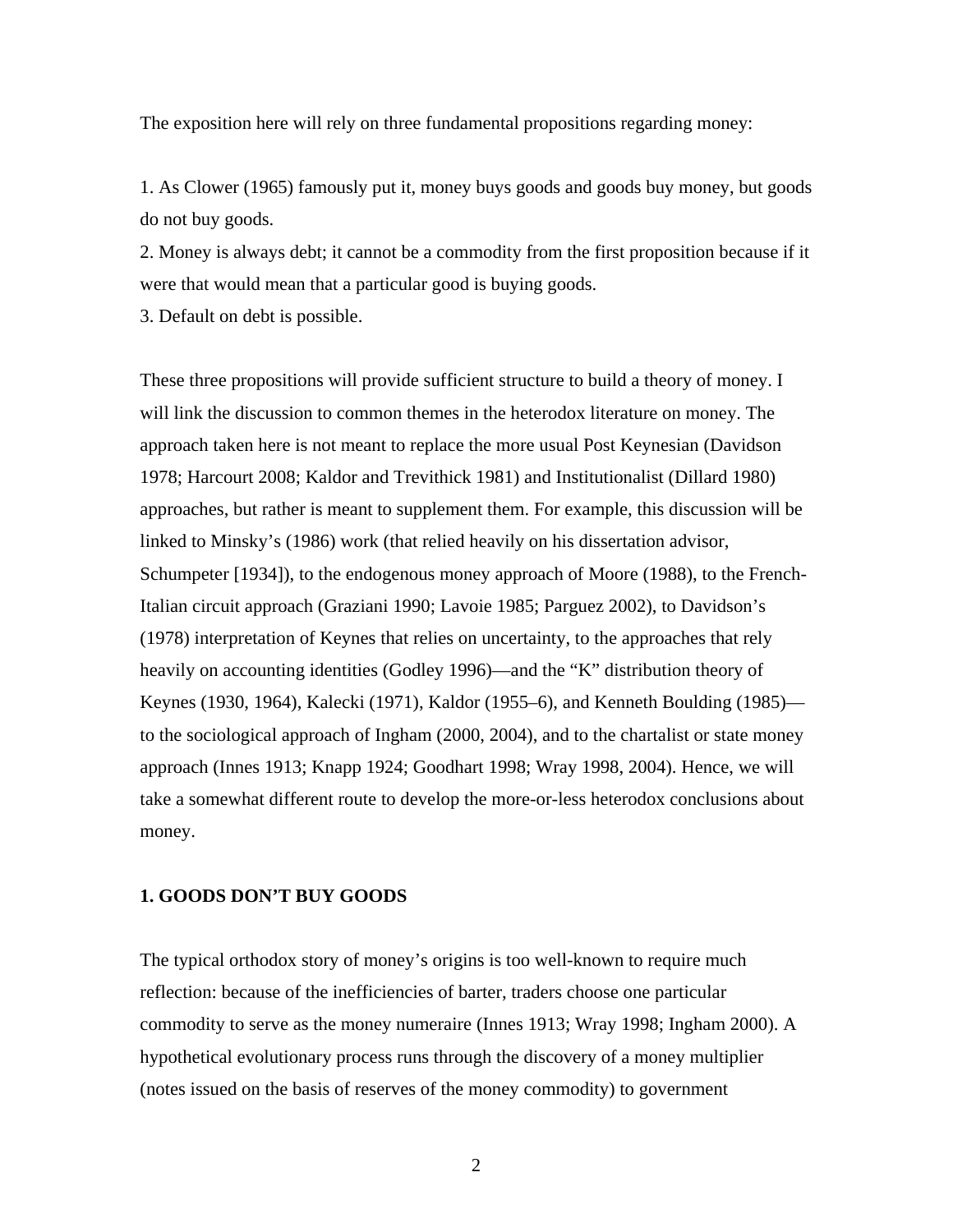monopolization of the commodity reserve and finally to the substitution of commodity money by a fiat money (Wray 2004). What's important is not the historical details of this transformation, but rather the view of the role played by money. Since the market and commodity production analytically precede money, money is not essential, although it plays a lubricating role. This is why it is tempting to do "real analysis" and to presume that in the long run, money must be neutral. Note that it is not only neoclassical economics that falls victim to this mistake (see Kregel 1985).

If we begin with the proposition that goods cannot buy goods then we must look elsewhere for the nature of money. And we cannot presume that markets come before money for the simple reason that until money exists there cannot be "exchanges" (sales). Further, money is not something that is produced—it is not a commodity that is produced by labor (otherwise it would be a "good buying a good"), nor is it something sought to directly satisfy the kinds of individual needs or desires that motivate production of commodities. At most, we can say that we seek money because it provides access to the commodities that satisfy those desires. (To be sure, Post Keynesians follow Keynes in asserting that money hoards "quell the disquietude"—but that in turn is because possession of money provides some measure of certainty in an economy that limits access to livelihood to those with money.)

Readers will recognize the similarity to Keynes's (1964) argument that money has "a zero, or at any rate a very small elasticity of production," meaning it "cannot be readily produced" so that "labour cannot be turned on at will by entrepreneurs to produce money" (1964: 230), and as well to the argument that "unemployment develops, that is to say, because people want the moon—men cannot be employed when the object of desire (i.e., money) is something which cannot be produced and the demand for which cannot be readily choked off" (1964: 235). He also notices that "the characteristic which has traditionally supposed to render gold especially suitable for use as the standard of value, namely, its inelasticity of supply, turns out to be precisely the characteristic which is at the bottom of the trouble" (1964: 235–6).

Keynes is making a slightly different point here—he is linking money to unemployment that cannot be resolved by shifting displaced labor to the production of the money commodity. Yet elsewhere—especially in the drafts to the *General Theory*—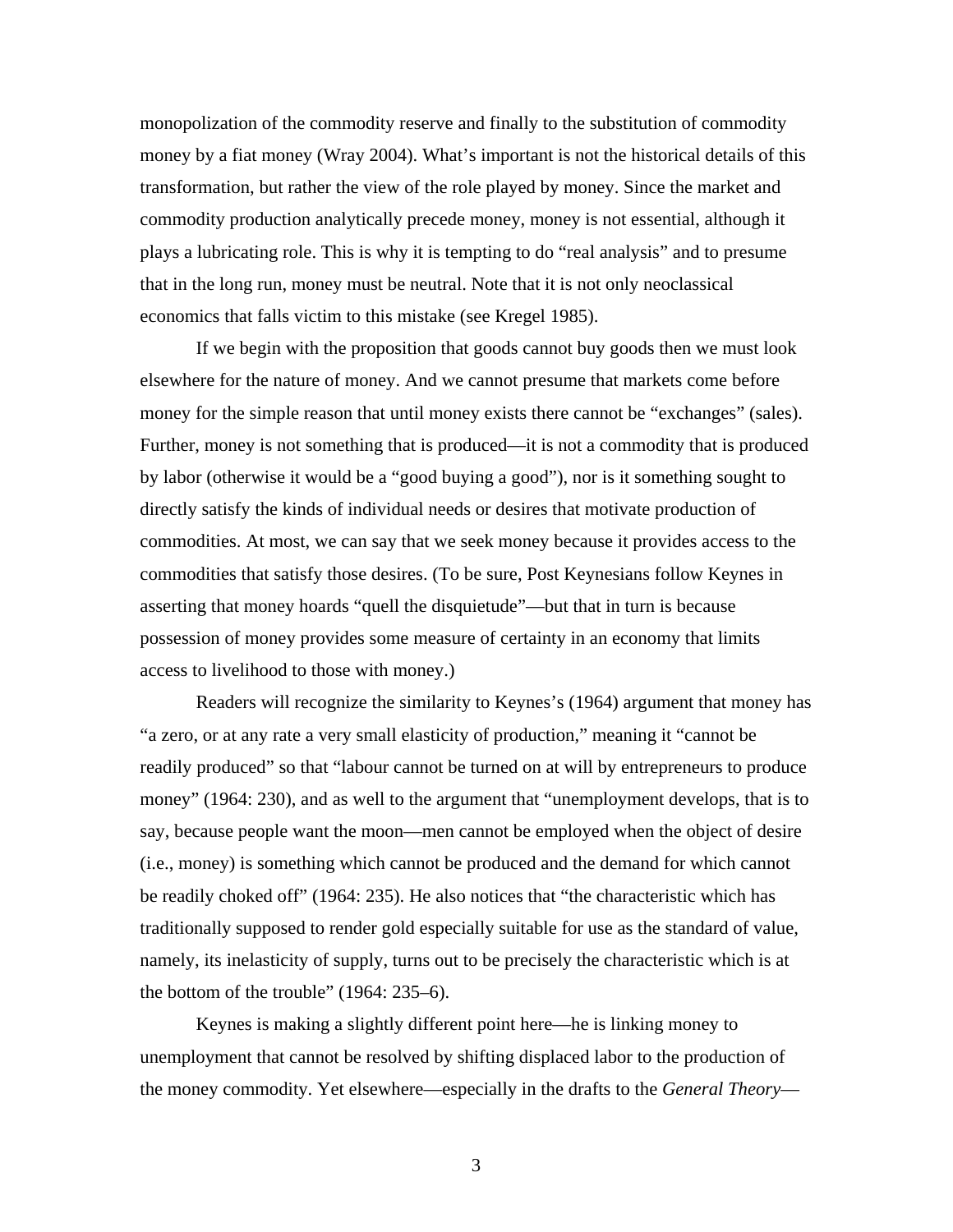he explicitly presumed that the *purpose* of production in a monetary economy is to accumulate money (Wray 1990, 1998). Indeed, this recognition must underlie these statements above, for it is the desire for money that causes its return as the "rooster" that sets the standard to rise above what can be obtained on nonmoney assets. That, in turn, is what causes effective demand to be so low that unemployment results, and it is because labor is not involved in any significant way in the production of money that the labor cannot be diverted to its production. Hence, Clower's argument that "goods do not buy goods," that money is not a commodity produced by labor, must underlie Keynes's view.

The claim that a capitalist economy is a "monetary production economy" is of course also adopted by Marx and Veblen and their followers (Dillard 1980). The purpose of production is to accumulate money—not to barter the produced commodities for other commodities. As Heilbroner (1985) argues, this provides a "logic" to production that makes it possible to do economic analysis. Analysis from Marx's departments, to the circuit approach, to Godley's (1996) sectoral balances and stock-flow consistency, to Kalecki's (1971[1936]) profits equation, and even to GDP accounting all rely on this "logic." On one level, this is obvious. We need a unit for accounting purposes to aggregate heterogeneous items: wages, profits, rents; investment, consumption, government spending; apples, oranges, and widgets. As Keynes (1964[1936], chapter 4) argued there are only two obvious units of account at hand—labor hours or the money wage unit. The Classical tradition focused on the first while most of Keynes's followers focused exclusively on the second, although some, like Dillard, followed Keynes's lead by using both.

The Marx-Veblen-Keynes monetary theory of production means to say something more than that we need a handy universal unit for accounting purposes. Money is the *object* of production—it is not merely the way we measure the value of output. It is because money does not take any particular commodity form that it can be the purpose of production of all particular commodities. It is the general representation of value—it buys all commodities and all commodities buy (or, at least attempt to buy) money. Actually, if a commodity cannot buy money, it really is not a commodity—it has no market value. Commodities obtain their value—they *become* commodities—by exchanging for the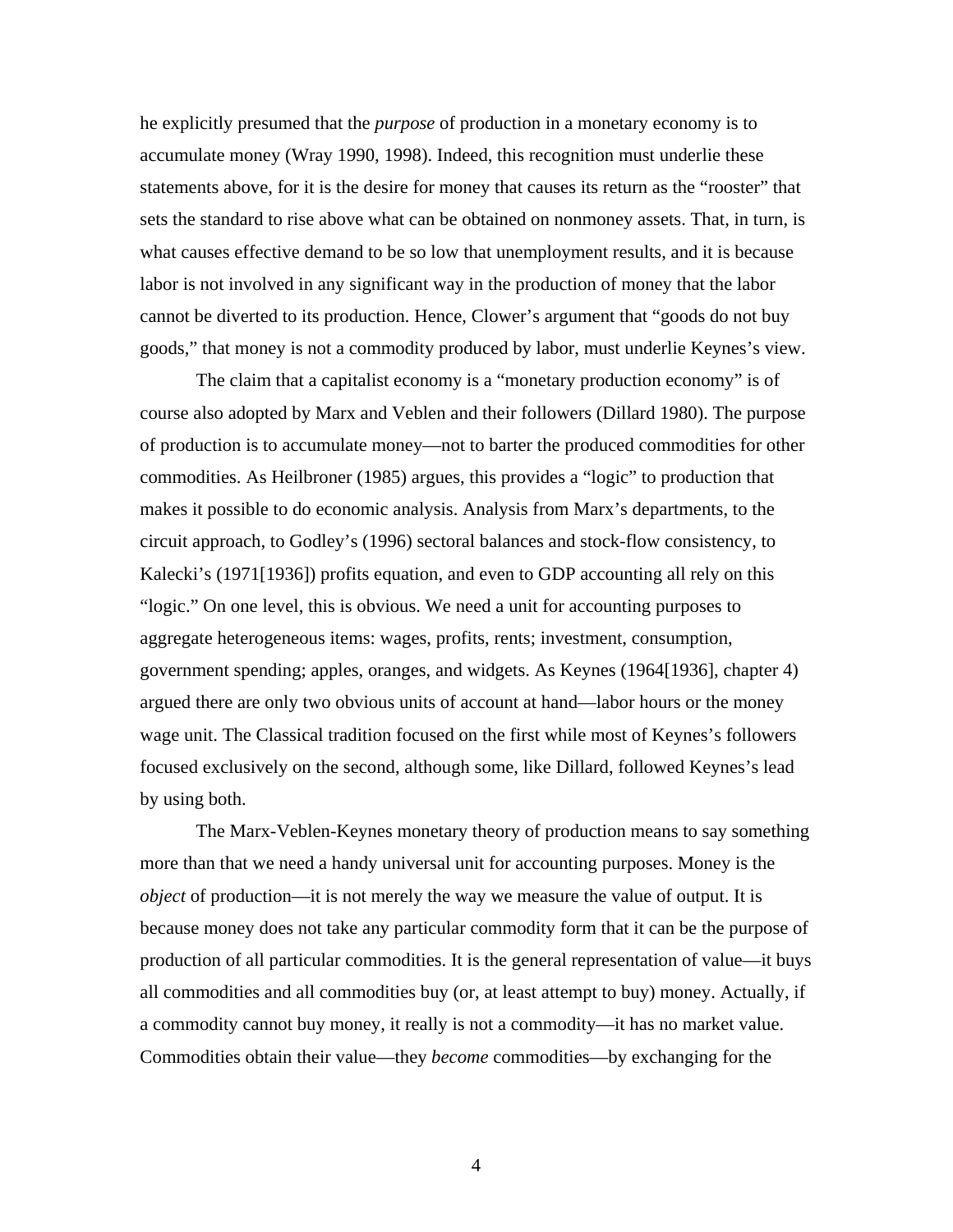universal representation of social value, money. By the same token, obtaining money allows us access to all commodities that are trying to buy money.

This presents the possibility of disappointment: the fruits of production enter the market but fail to buy money. There are consequences following on the failure to sell produced commodities, including a decision to cease production. Labor power, itself, is a produced commodity (separate from the free laborer, of course, who cannot be bought or sold) that seeks to exchange for money but may find unemployment instead. However, not only is the purpose of production to obtain money, but the production process itself is one of "production of commodities by means of commodities," as Sraffa (1960) put it. And those commodities (including labor power, as well as other produced means of production) can only be purchased with money. In other words, the production process itself begins with money on the expectation of ending up with more money (M-C-C'-M'). Not only is production required to result in sales for money, but it must begin with money. Production is thoroughly monetary. It cannot begin with commodities, because the commodities must have been produced for sale for money. Analysis must also therefore begin with money.

We cannot begin with the barter paradigm. We cannot remove money from the analysis as if it were some veil hiding the true nature of production. We cannot imagine that in some hypothetical long run money will somehow become a neutral force, just as it was back in the days when Robinson Crusoe bartered with Friday.

## **2. MONEY IS DEBT**

We have argued that money is not a commodity, but we have not said much about what it is, beyond arguing that it is a unit of account. However, a unit of measurement is not something that can ever be obtained through a sale. No one can touch or hold a centimeter of length or a centigrade of temperature. We have said that we buy money by selling commodities, but it is clear that if money is just a unit of account—the dollar, the euro, the yen—that is impossible.

We can get somewhat closer if we think of the analogy to the electronic scoreboard (with an array of LED lights that can display numbers) at a sporting match—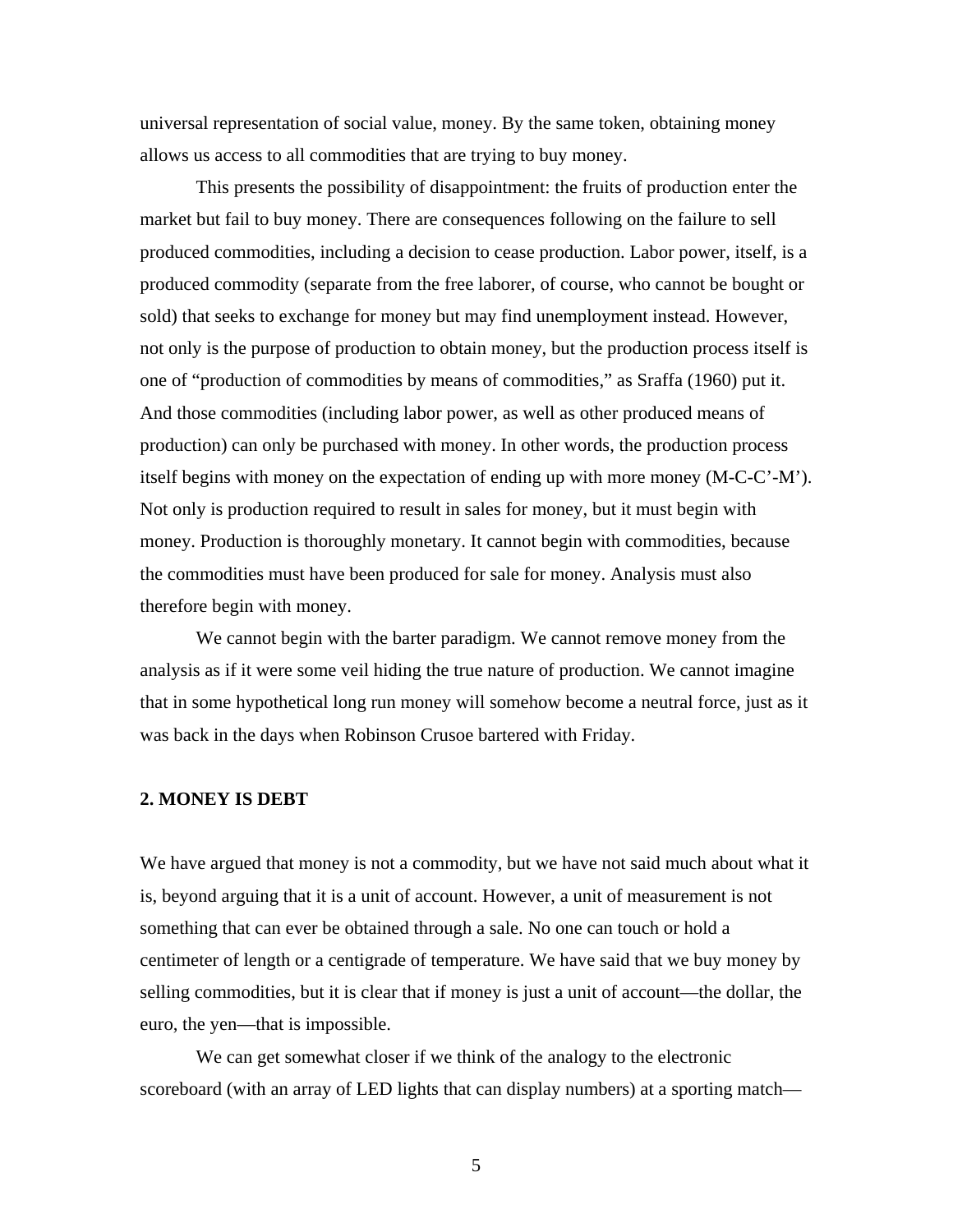say American football. When a team scores a touchdown, the official scorer awards points, and electronic pulses are sent to the appropriate combination of LEDs so that the scoreboard will show the number six. As the game progresses, point totals are adjusted for each team. The points have no real physical presence, they simply reflect a record of the performance of each team according to the rules of the game. They are valuable because the team that accumulates the most points is deemed the "winner"—perhaps rewarded with fame and fortune. Further, sometimes points are taken away after a review by officials determines that rules were broken and that penalties should be assessed. The points that are taken away do not really go anywhere—they simply disappear as the scorekeeper deducts them from the score.

Similarly, in the game we call the "economy," sales of commodities for money lead to "points" credited to the "score" that is (mostly) kept by financial institutions. Unlike the game of football, in the game of life, every "point" that is awarded to one player is deducted from the "score" of another—either reducing the payer's assets or increasing her liabilities. Accountants in the game of life are very careful to ensure that financial accounts always balance. The payment of wages leads to a debit of the employer's "score" at the bank, and a credit to the employee's "score," but at the same time, the wage payment eliminates the employer's obligation to pay accrued wages as well as the employee's legal claim to wages. So, while the game of life is a bit more complicated than the football game, the idea that record keeping in terms of money is a lot like record keeping in terms of points can help us to remember that money is not a "thing" but rather is a unit of account in which we keep track of all the debits and credits—or, "points."

However, the financial institution is not simply an uninterested scorekeeper. The "scores" on its balance sheet are liabilities—its IOUs are the points credited to players. We will have much more to say about the role played by financial institutions in the next section. Here we only want to focus on the "dual" debt nature of the money "scores."

First, as discussed above, production must begin with money, and that money is a "score" that represents an IOU. Typically, it is a demand deposit liability of a bank. It is matched on the other side of the bank's balance sheet by a loan, which represents the debt of the borrower in whose name the bank's IOU is issued. In other words, one who wants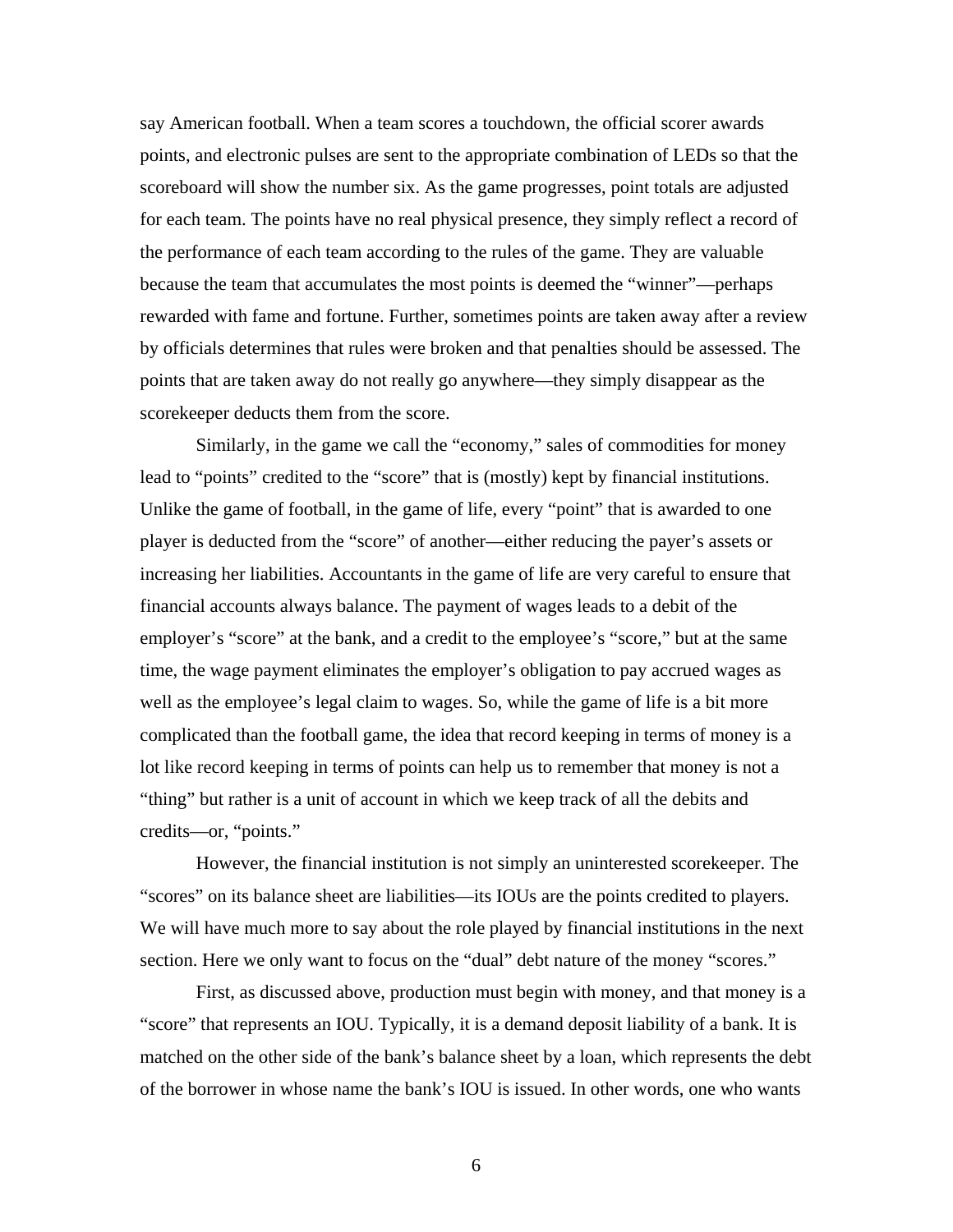to undertake production of commodities (by means of purchasing commodities) must issue an IOU to the bank (a "loan" held as the bank's asset) and obtain in return a bank deposit (the bank's liability). The commodities to be used as means of production are then purchased by transferring the deposit (the bank debits the producer's deposit and credits the deposits of the sellers of means of production). When the producer finishes the production process and sells the produced commodities, her deposit account is credited and the purchasers of the sold commodities have their deposit accounts debited. At this point, if the producer desires, she can use her deposit account to "repay" the loan (the bank simultaneously debits the demand deposit and the loan). All of this can be done electronically and is rather like our scorekeeper who takes points off the scoreboard.

However, if we end up back where we started—with the deposit and the loan wiped clean—the producer seems to have engaged in an entirely purposeless endeavor, borrowing to produce commodities sold to repay the loan. The money created in the first step is simply retired in the last. That of course is not the monetary production economy of Marx, Keynes, and Veblen—which must aim to end up with more money than it starts with. Further, the bank's engagement in this process would also be senseless—it accepted an IOU and created one, and finally ends up with all "scores" back at zero. Hence we have to account for profits of producers and interest (hence, profits) earned by banks. In a moment we will turn to that issue. For now let us conclude that the debt of the producer is retired by selling the produced commodities ("realizing" the monetary value) and retiring the loan by surrendering its deposits accumulated through the sales. The bank cancels its debt (demand deposit) at the same time that it cancels the producer's IOU (loan).

The second sense in which the producer is indebted is Schumpeterian: the producer commands some of society's means of production at the beginning of the production process before actually contributing to society. The producer's IOU (held by the bank) represents a social promise that she will temporarily remove commodities on the condition that she will later supply commodities to society. We can view all commodity production as social, beginning with commodities that were already socially produced in order to combine them in some manner to produce a (usually) different set of commodities. When those newly produced commodities find a market (buying money), the entrepreneur's social debt is redeemed. Schumpeter (1934) argued that when the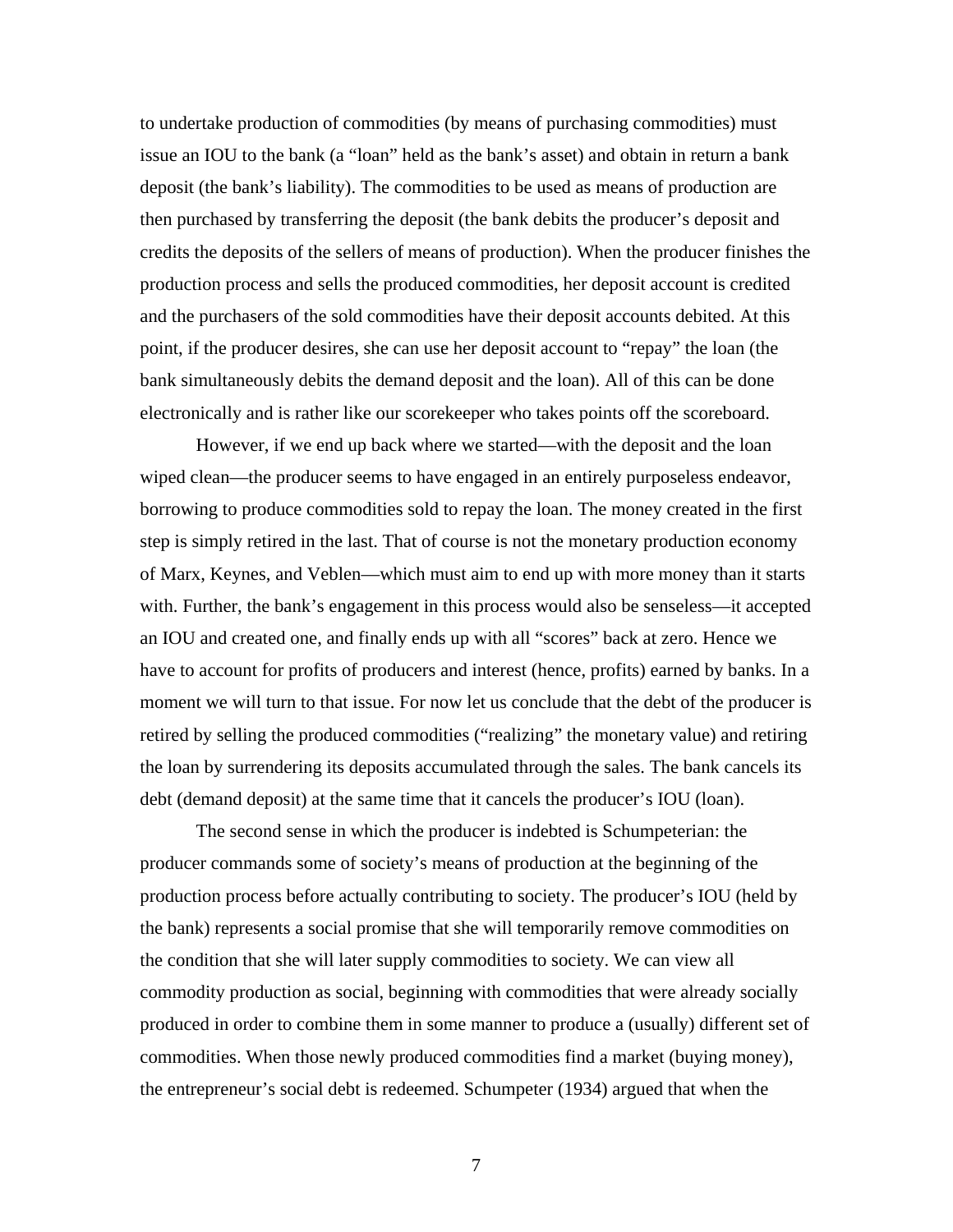entrepreneur removes means of production from the sphere of circulation this can lead to temporary inflation. However, if the production process actually results in commodities of greater total value, the redemption of the debt to society more than makes up for the temporary inflation, imparting a long-term deflationary tendency.

For Schumpeter, this is expected when the entrepreneur innovates—a new production process that increases capacity to produce commodities. Hence, Schumpeter focused on the role played by banks in financing innovation—providing credit to allow the entrepreneur to claim social productive resources for a new production process that will increase social production. While he recognized that all production begins and ends with money, he did not view money as very important when it comes to normal production and circulation of commodities. A given quantity of money can circulate a given amount of production, as something like Keynes's (1973: 208) "revolving fund of finance." But new credit allows the innovative entrepreneur to break free from the circular flow, creating new purchasing power that shifts resources from some existing use toward the innovative practice. If successful, the debt is repaid—in both senses: the producer can retire her debt to the bank and to society as a whole.

As Minsky (1993) argued, Schumpeter's "vision" did not really allow him to see how profits (and interest) are generated at the aggregate level—because he did not have a theory of effective demand. However, in his department's approach, Marx anticipated the "K" theory of Keynes, Kalecki (1971[1936]), Kaldor (1955–56), and Kenneth Boulding (see Boulding 1985) that recognizes the social creation of a "surplus" from which profits and interest are derived. There are many ways to approach this, but the most straightforward is through the Kalecki equation: aggregate profits equals the sum of investment plus the government deficit plus the trade surplus plus capitalist consumption (or, consumption out of profits) and less worker saving (saving out of wages). There is no need to go through this in detail. The basic idea is that because the wages received by workers who produce consumption goods represent only a part of the receipts from the sales of those goods (in other words, workers in the investment, foreign trade, and government sectors also buy consumer goods), the capitalists producing consumption goods receive gross profits (equal to total sales receipts less costs of producing the goods—which can be simplified to equal the wage bill in the consumption goods sector).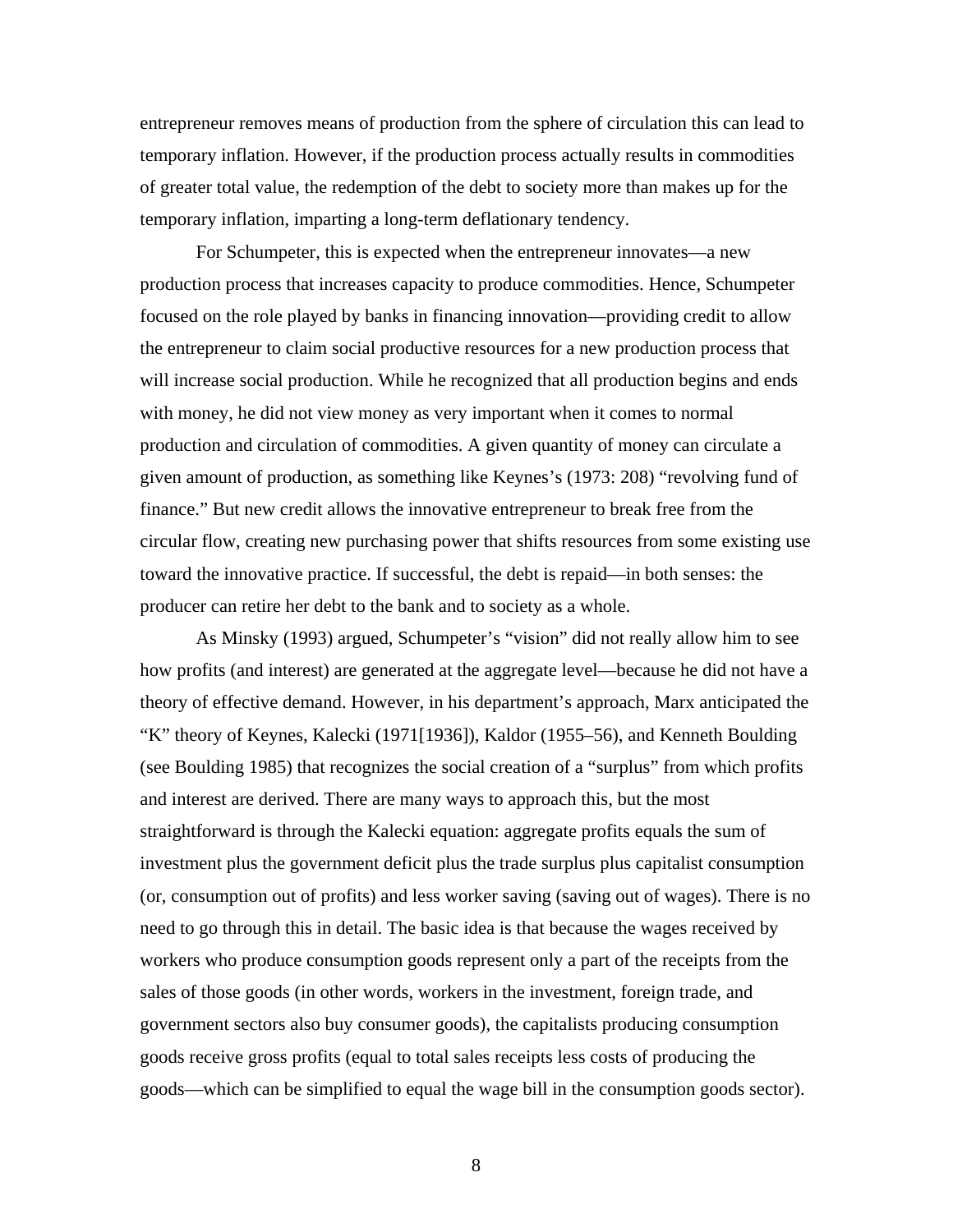A great number of extensions can be made—workers can save and receive profits; capitalists can consume; we can analyze distributional effects as well as equilibrium growth paths; and so on.

We can also return to our initiating bank loan and analyze a complete monetary circuit to repayment of the loan, as discussed above (see Graziani 1990; Lavoie 1985; Parguez 2002; Parguez and Seccareccia 2000). It can be shown that if we have two sectors (investment and consumption) profits can be realized in the form of bank deposits by one sector (consumption) equal to the wage bill in the other (investment). These profits can then be used to purchase the output of the second sector (i.e., investment goods—the production of the investment goods generates the profits needed to finance their purchase). However, it is more difficult to show how the second sector gets profits, and how interest on loans can be paid. A variety of solutions has been offered—banks pay interest on deposits so firms can pay equivalent interest on loans (which begs the question of bank profitability, sometimes resolved by having banks serve as a third sector that buys commodities). Or everything can be put in terms of rates of growth: the profits "deux ex machina" can be found in heterogeneous and overlapping production periods and circuits (only a portion of outstanding loans are retired), or by having ever-growing bank balance sheets (with interest essentially lent).

One of the most interesting approaches is that of Vallegeas (2004), who follows actual accounting practice and argues that we should not take the "ending up with more money" dictum of monetary production too literally. Much production remains within the firm (for example, inventories) that is valued at market price—adding to accounting profit ("more money"). It is the "record keeping" that matters: profits are accounted for in monetary terms but do not have to be literally realized in the form of accumulated bank deposits. In any event, all of this amounts to technical detail that is not necessary for our exposition here.

We conclude: money is debt. It need not have any physical existence other than as some form of record—mostly, an electrical entry on a computer. Money always involves two entries: debt of the issuer and asset of the creditor. Delivering an IOU back to the debtor results in its extinction: the debt is stricken, and so is the asset of the creditor. In practice, creation of money usually requires four entries: a prospective producer issues an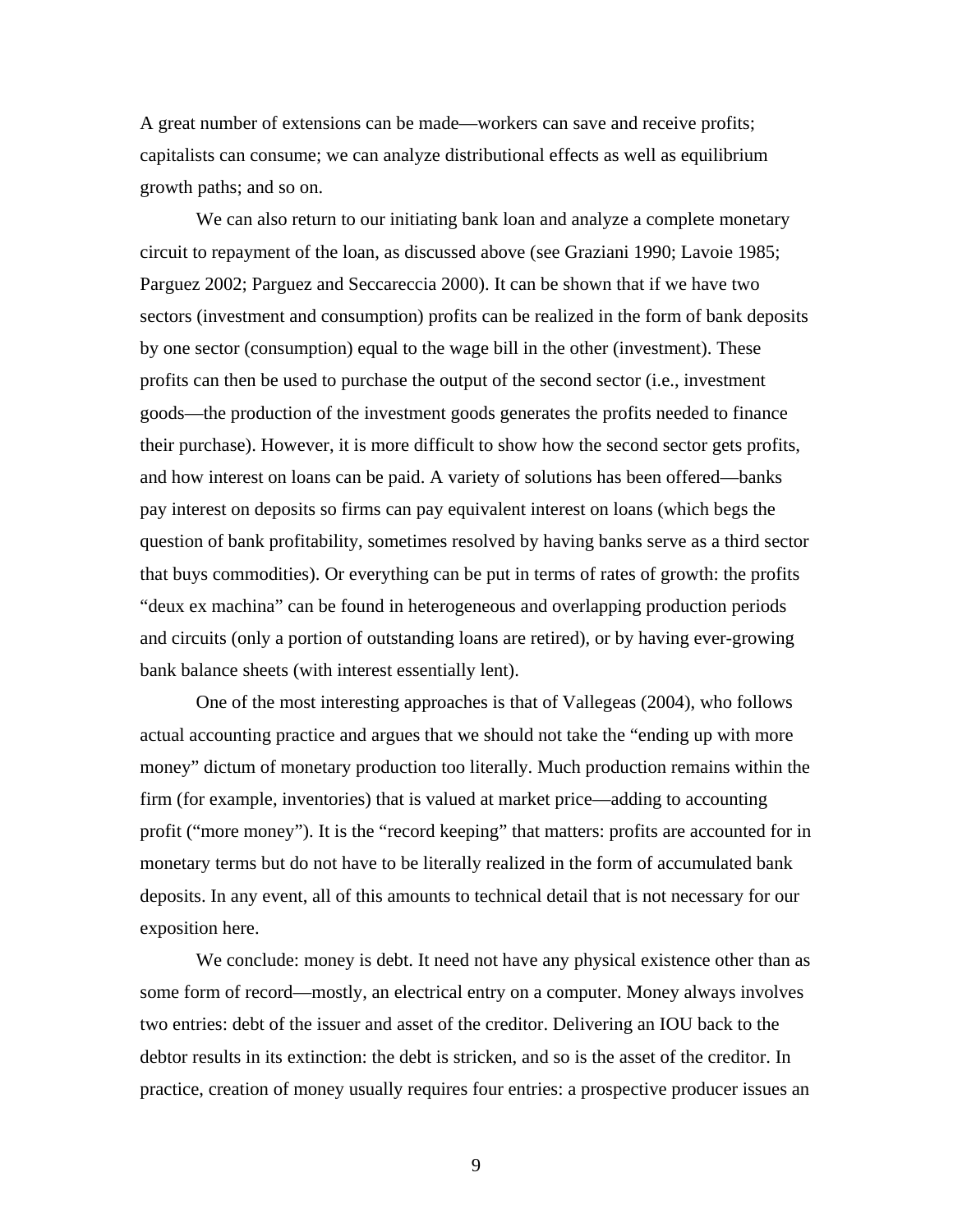IOU to a bank and receives a demand deposit as an offsetting asset; the bank holds the producer's IOU as its asset and issues the demand deposit as its liability. By convention we say that the producer is a "borrower" and the bank is a "lender"; we call the bank's acceptance of the borrower's IOU a "loan," and the bank's IOU "money." However, that is rather arbitrary because both have borrowed and both have lent; both are debtors and both are creditors.

 If money is debt, then as Minsky (1986: 228) said, anyone can create money by issuing an IOU denominated in the social unit of account. The problem is to get it accepted, that is, to get someone to hold your IOU. To become a debtor requires finding a creditor willing to hold the debt. But there are two sides to the equation: each must be willing to "create money" (issue an IOU) and each must be willing to "hold money" (hold the other's IOU). And that raises many issues, of which we can only touch on a few. In the next section we address two issues related to willingness to hold money IOUs: liquidity and default.

## **3. LIQUIDITY AND DEFAULT RISKS ON MONEY IOUs**

In an excellent essay, Goodhart (2008) argued that the reason that orthodoxy cannot find a role for money or for financial institutions in its rigorous models is because default is ruled out by assumption. All IOUs are equally safe because all promises are always kept as all debts are always paid. (This is the so-called "transversality condition." Indeed, many such models employ a representative agent who is both debtor and creditor and who quite rationally would never default on herself in a schizophrenic manner!) This means that all can borrow at the risk-free interest rate and that any seller would accept a buyer's IOU; there is no need for cash and never any liquidity constraint. Nor would we need any specialists such as banks to assess credit-worthiness, nor deposit insurance, nor a central bank to act as lender of last resort. Obviously, almost all interesting questions about money, financial institutions, and monetary policy are left to the side if we ignore liquidity and default risk.

Let us begin with the most fundamental question about debt: just what is owed when an IOU is issued? All IOUs share one common requirement: the issuer must accept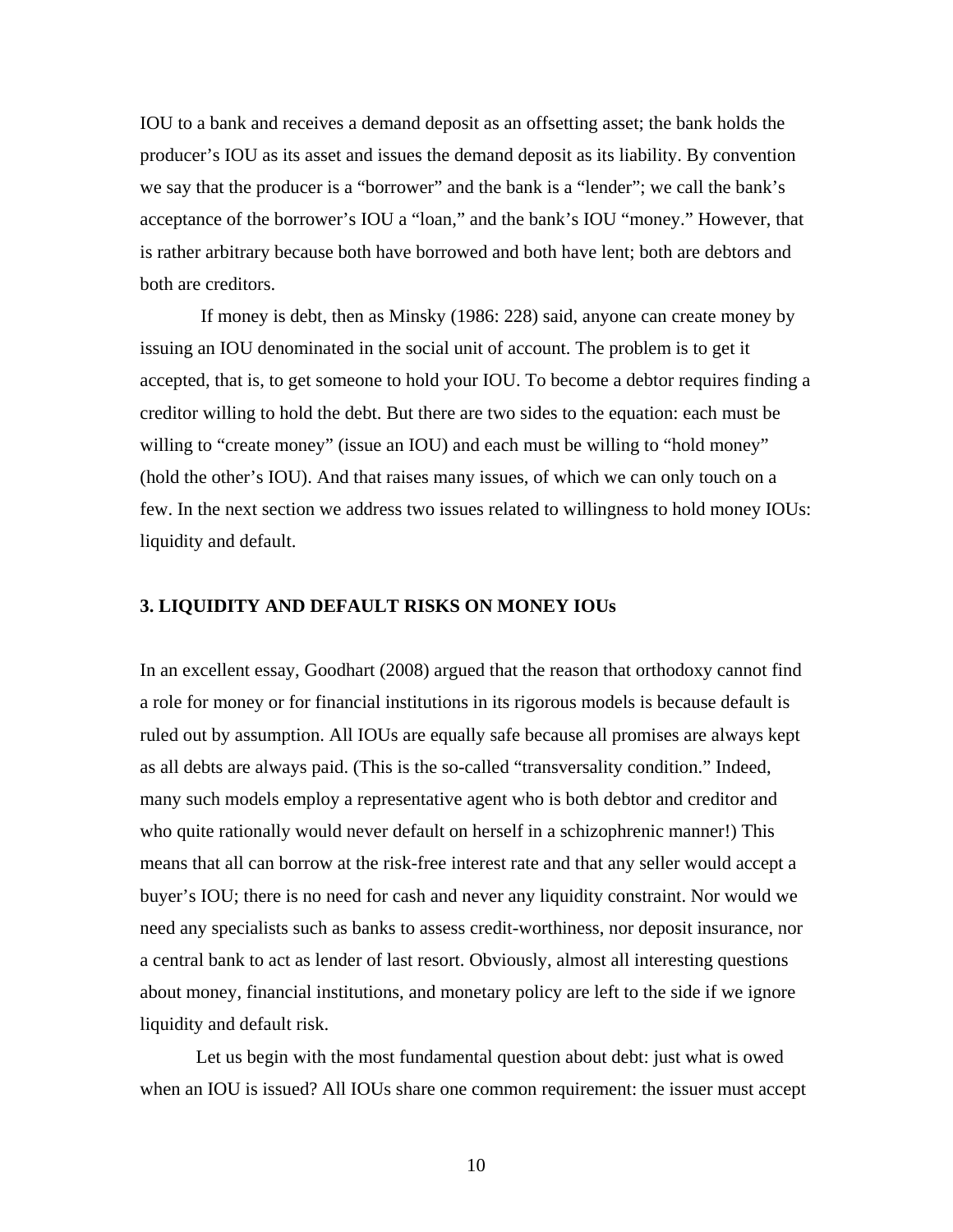back her own IOU when it is presented (Innes 1913; Wray 2004). As we discussed above, the bank takes back its own IOU (demand deposit) when a debtor presents it to pay off a loan. If you issue an IOU to your neighbor for a cup of sugar, the neighbor can present it to you to obtain sugar. Refusing your own debt when submitted for payment is a default.

Another promise that many *monetary* IOUs carry is convertibility on demand (or on some specified condition such as a waiting period) to *another* monetary IOU or even to a commodity. For example, on a gold standard the government might promise to convert its currency (an IOU stamped on coin or paper) to so many ounces of precious metal. Or, a country on a fixed exchange rate might promise to convert its currency to so many units of a foreign currency. Banks promise to convert their demand deposit IOUs to domestic high powered money (currency or reserves at the central bank).

It is important to note, however, that a promise to convert is not fundamental to issue of an IOU—it is in a sense voluntary. For example, modern "fiat" currencies on floating exchange rates are accepted with no promise to convert. Many attribute this to legal tender laws. Historically, sovereign governments have enacted legislation requiring their currencies to be accepted in payments. Indeed, paper currency issued in the US proclaims "this note is legal tender for all debts, public and private"; Canadian notes say "this note is legal tender"; and Australian paper currency reads "this Australian note is legal tender throughout Australia and its territories." By contrast, the paper currency of the UK simply says "I promise to pay the bearer on demand the sum of five pounds" (in the case of the five pound note; the promise appears to be the Queen's, whose picture appears on the note). On the other hand, the euro paper currency makes no promises and has no legal tender laws requiring its use.

Further, throughout history there are many examples of governments that passed legal tender laws, but still could not create a demand for their currencies—which were not accepted in private payments, and sometimes even rejected in payment by government. (In some cases, the penalty for refusing to accept a king's coin included the burning of a red hot coin into the forehead of the recalcitrant—indicating that without compulsion, the population refused to accept the sovereign's currency; see Wray 1998 and Knapp 1973 [1924].) Hence, there are currencies that readily circulate without any legal tender laws (such as the euro) as well as currencies that were shunned even with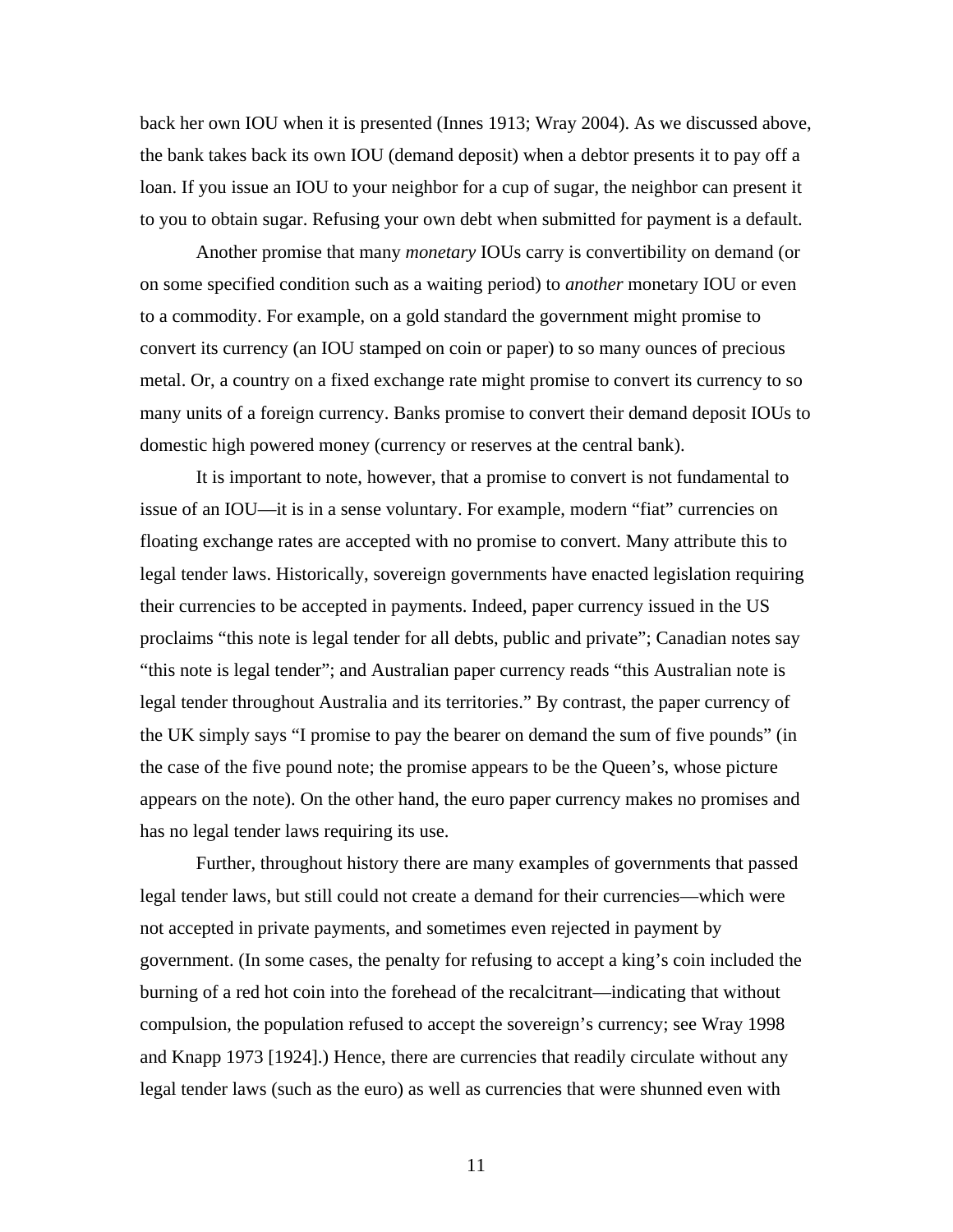legal tender laws. Further, as we know, the US dollar circulates in a large number of countries in which it is not legal tender (and even in countries where its use is discouraged and perhaps even outlawed by the authorities).

Modern currencies are often called "fiat currencies" because there is no promise made by government to redeem them for precious metal—their value is proclaimed by "fiat" (the government merely announces that a coin is worth a half-dollar without holding a reserve of precious metal equal in value to a half-dollar). Many students in economics courses are shocked when they are first told that there is "nothing" backing the currency in their pockets. While they had probably never contemplated actually taking the currency down to the Treasury to exchange it for gold, they had found comfort in the erroneous belief that there was "something" standing behind the currency perhaps a reserve of precious metal available for redemption. The UK currency's "promise to pay the bearer on demand the sum of five pounds" appears to offer a sound basis, implying that the Treasury holds something in reserve that it can use to make the promised payments. However, if one were to actually present to the UK government a five pound note, the Treasury would simply offer another five pound note, or a combination of notes and coins to sum to five pounds! Any citizen of the US or Australia would experience the same outcome at their own treasuries: a five dollar note can be exchanged for a different five dollar note, or for some combination of notes and coins to make five dollars. That is the extent of the government "promise to pay"!

If currency cannot be exchanged for precious metal in many countries, if legal tender laws are neither necessary nor sufficient to ensure acceptance of a currency, and if the government's "promise to pay" really amounts to nothing (except exchanging its currency for its currency), then why would anyone accept a government's currency? One of the most important powers claimed by sovereign government is the authority to levy and collect taxes (and other payments made to government including fees and fines). Tax obligations are levied in the national money of account—dollars in the US, Canada, and Australia. Further, the sovereign government also determines what can be delivered to satisfy the tax obligation. In all modern nations, it is the government's own currency that is accepted in payment of taxes. While it appears that taxpayers mostly use checks drawn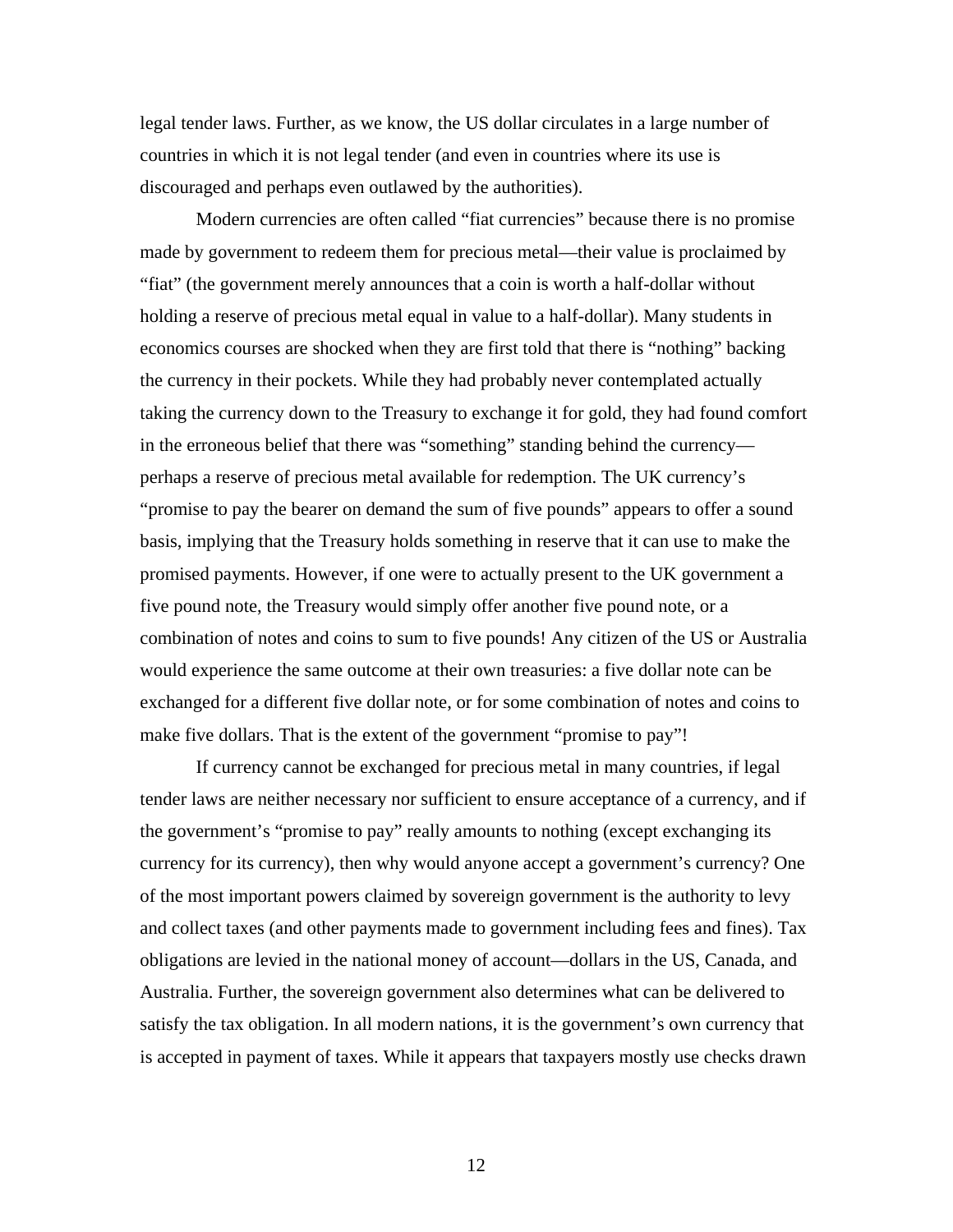on private banks to make tax payments, actually, when government receives these checks it debits the *reserves* of the private banks—reserves that are the central bank's IOU.

Effectively, private banks *intermediate* between taxpayers and government, making payment in currency and reserves on behalf of the taxpayers. Once the banks have made these payments, the taxpayer has fulfilled her obligation, so the tax liability is eliminated.

We are now able to answer the question posed above: why would anyone accept government's "fiat" currency? Because the government's HPM (currency plus reserves) is the main thing (and usually the only thing) accepted by government in payment of taxes. It is true, of course, that government currency can be used for other purposes: coins can be used to make purchases from vending machines; private debts can be settled by offering government paper currency; and government money can be hoarded in "piggy banks" for future spending. However, these other uses of currency are all *subsidiary*, deriving from government's willingness to accept its currency in tax payments. It is because anyone with tax obligations can use currency to eliminate these liabilities that government currency is in demand, and thus can be used in purchases or in payment of private obligations. The government cannot really force others to use its currency in private payments, or to hoard it in "piggy banks," but government can force use of currency to meet tax obligations that it imposes.

For this reason, neither reserves of precious metals (or foreign currencies) nor legal tender laws are necessary to ensure acceptance of the government's currency. All that is required is imposition of a tax liability to be paid in the government's currency. The "promise to pay" that is engraved on UK pound notes is superfluous and really quite misleading. The notes should actually read "I promise to accept this note in payment of taxes." We know that the UK Treasury will not really pay anything (other than another note) when the five pound paper currency is presented. However, it will *and must* accept the note in payment of taxes. This is really how government currency is *redeemed*—not for gold, but in payments made to the government. Like all debtors, government must accept its own IOUs when presented to it, so tax obligations to government are met by presenting the government's own IOUs to the tax collector. This is the fundamental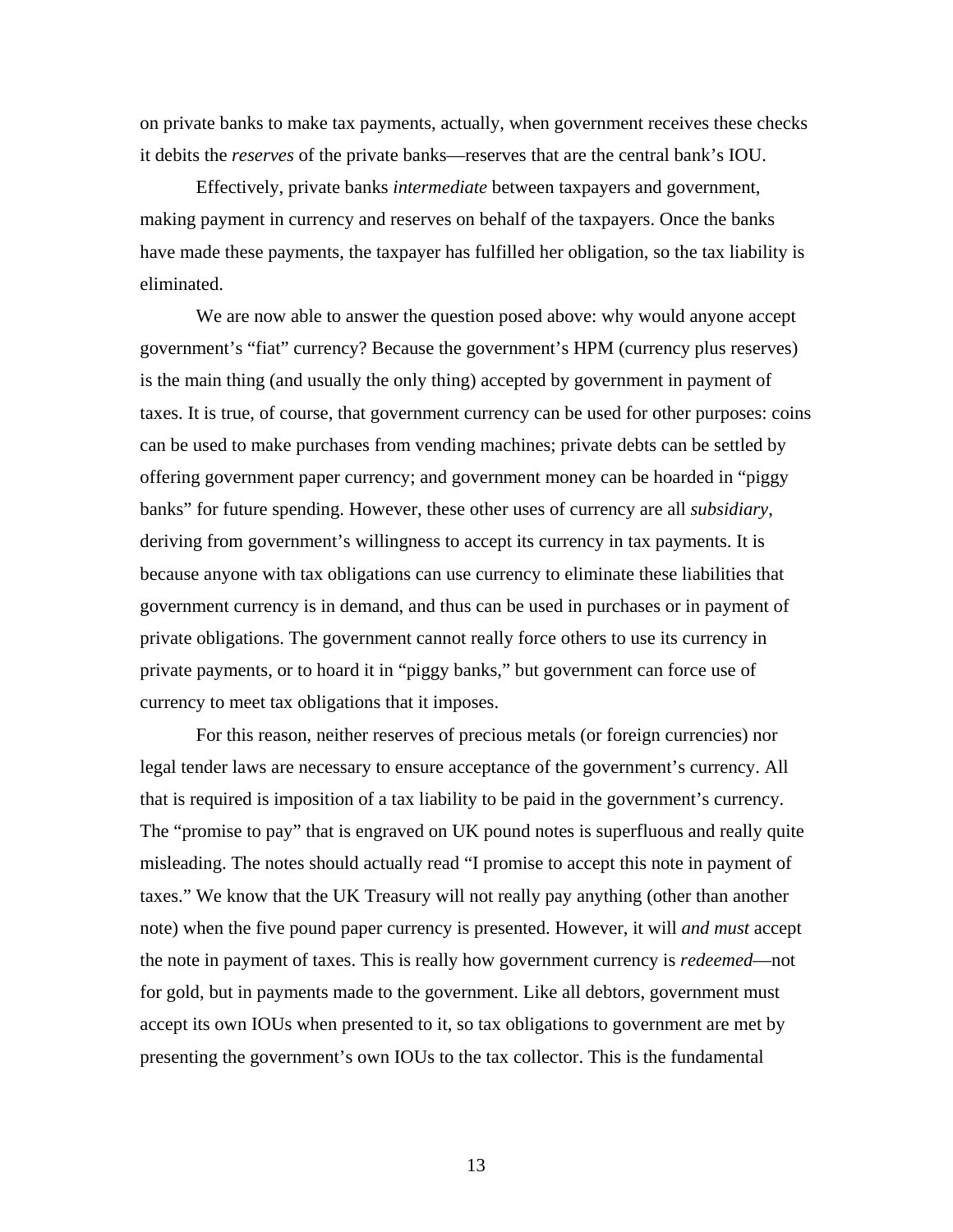requirement of debt: the issuer must take it back in payment. A promise to convert can be added—as discussed below—but the promise to "redeem" its IOU in payment is primary.

We can conclude that *taxes drive money* (Wray 1998). The government first creates a money of account (the dollar, the pound, the euro), and then imposes tax obligations in that national money of account. In all modern nations this is sufficient to ensure that many (indeed, most) debts, assets, and prices will also be denominated in the national money of account. The government is then able to issue a currency that is also denominated in the same money of account, so long as it accepts that currency in tax payment. It is not necessary to "back" the currency with precious metal, nor is it necessary to enforce legal tender laws that require acceptance of the national currency. For example, rather than engraving the statement "this note is legal tender for all debts, public and private," all the sovereign government needs to do is to promise "this note will be accepted in tax payment" in order to ensure general acceptability.

This gets us part way to an explanation of why money IOUs are almost without exception denominated in some state's money of account—what Goodhart (1998) calls the "one nation, one money" rule that is rarely violated. The sovereign power chooses the money of account when it imposes a tax liability in that unit. Keynes also recognized the state's role in choosing the money of account when he argued that the state

> comes in first of all as the authority of law which enforces the payment of the thing which corresponds to the name or description in the contracts. But it comes in doubly when, in addition, it claims the right to determine and declare what thing corresponds to the name, and to vary its declaration from time to time—when, that is to say, it claims the right to re-edit the dictionary. This right is claimed by all modern states and has been so claimed for some four thousand years at least. (Keynes 1930, vol. 1: 4)

Enforceability of monetary contracts is part of the reason nongovernment money IOUs are written in the state's money of account.

In addition, money IOUs are often made convertible to the state's IOUs—high powered money. This can make them more acceptable. Here's the problem, however: merely agreeing to accept your own IOU in payment is a relatively easy promise to keep. But promising to convert your IOU to another entity's IOU (especially on demand and at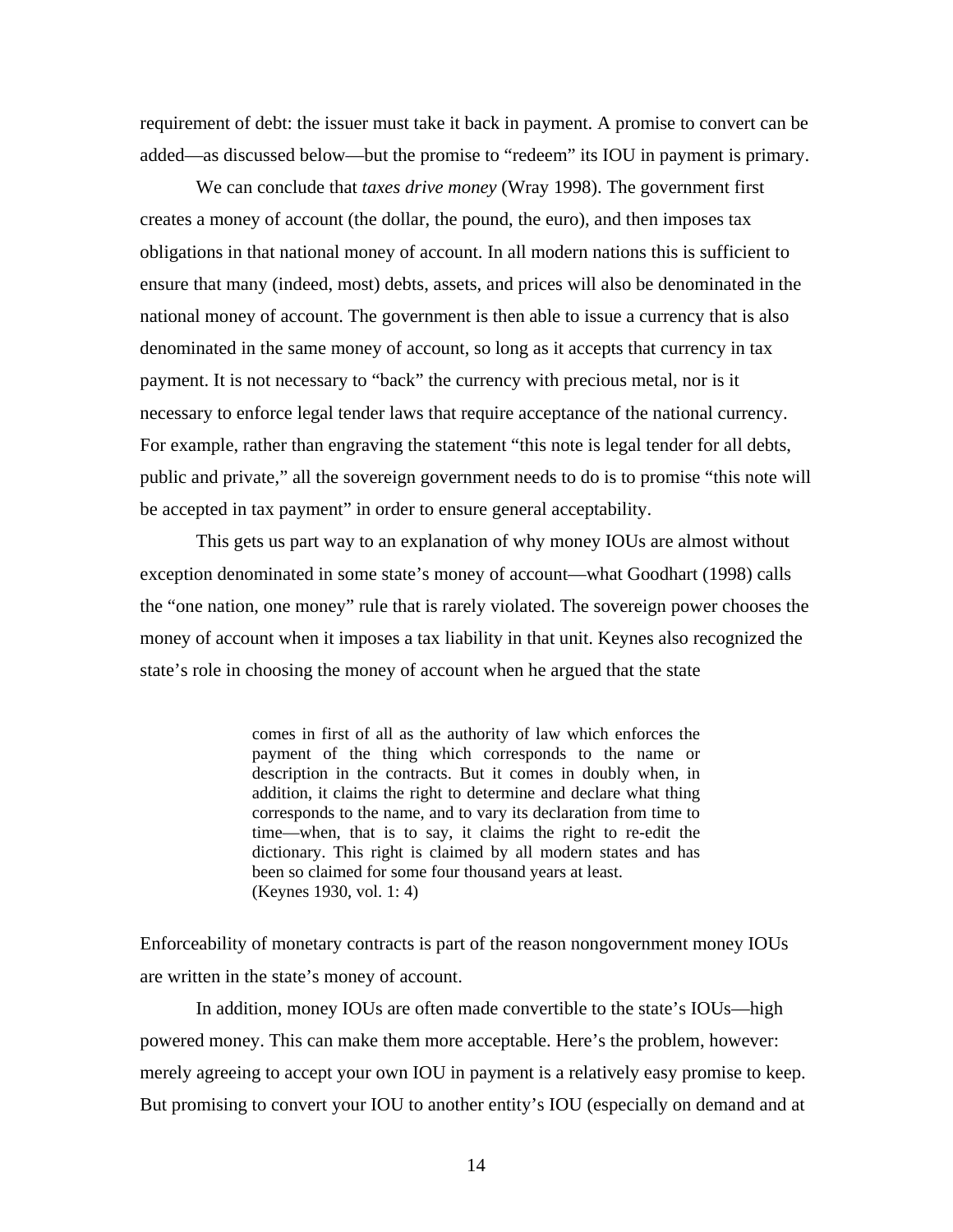a fixed exchange rate—which is necessary for par clearing in a money of account) is more difficult. It requires that one either maintain a reserve of the other entity's IOUs, or that it have easy access to those IOUs when required to do the conversion. Failure to meet the promise of conversion is a default. Hence, there is additional default risk that arises from a promise to convert, to be weighed against the enhancement to its general acceptability.

This gives rise to the concept of liquidity: how quickly can an asset be converted with little loss of value? Generally, the most liquid asset is the state's own IOUs, so the conversion of other liabilities is often to HPM. Banks hold some HPM so that they can meet demands for conversion, but it is access to deposit insurance as well as to the central bank that makes the bank's promise to convert secure. We can think of a pyramiding of liabilities on banks—IOUs issued by other institutions and households are convertible to bank liabilities (Bell 2001; Foley 1989). These other entities then work out arrangements that make it more likely that they can meet demands for conversion, such as overdraft facilities. Everything is then pyramided on the state's IOUs—we can think of that as a leveraging of HPM (Wray 1998).

All promises are not equally valid, however—risk of default varies on the IOUs. There is another fundamental principle of debts: one cannot pay one's debt using one's own IOUs. As discussed, when the sovereign is presented with its own IOU, it promises to exchange that IOU for another of its IOUs or it allows the presenter to "redeem" it in payment of taxes. To be sure, the state can retire its liabilities—by running a budget surplus—but it does not have to pay them down by using another's IOU. All other entities must provide a second party or third party IOU to retire debt. For most purposes, it will be the liability of a bank that is used to make payments on one's debt.

Default risk on a bank's IOUs is small (and nonexistent in the case of government guaranteed deposits), hence bank liabilities are widely accepted. Banks specialize in underwriting (assessing credit-worthiness of) "borrowers"—those whose IOUs they hold. Not only do banks intermediate between government and its taxpayers, but they also intermediate by accepting borrowers' IOUs and issuing their own IOUs. The IOUs they hold generally have higher default risk (except in the case of government debt) and are less liquid than the IOUs they issue. For this service, they earn profits, in large part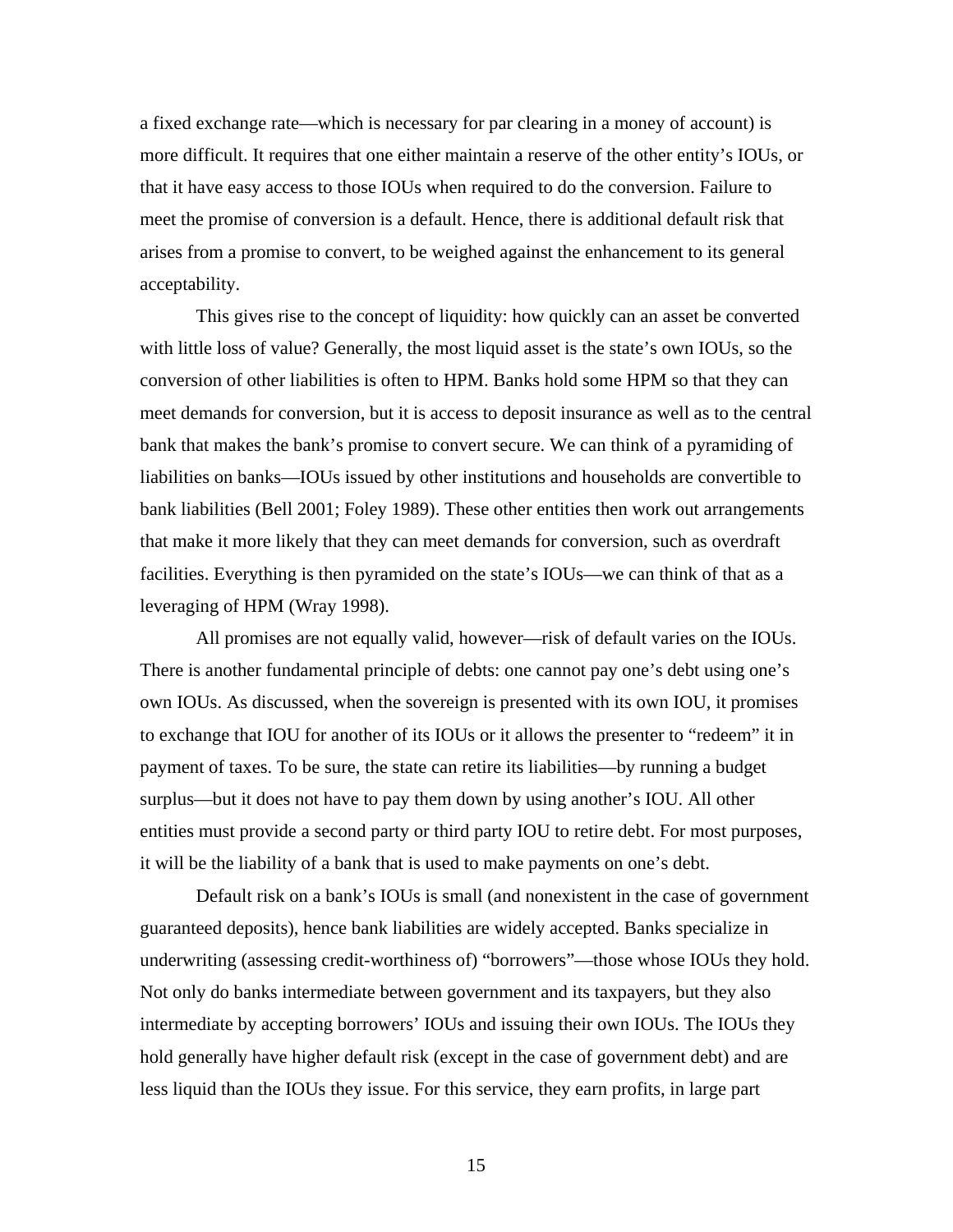determined by their ability to charge a higher interest rate on the IOUs they hold than the rate they must pay on their own. Again, the image of a debt pyramid is useful—those lower in the pyramid use the IOUs issued by entities higher in the pyramid to make payments and to retire debt.

This leads us to the interest rate, which as Keynes said is a reward for parting with liquidity. Since government-issued currency (cash) is the most liquid asset, it does not have to pay interest; bank demand deposits can be just as liquid and for many purposes are even more convenient so they do not necessarily need to pay interest (in some cases banks charge fees for checking accounts; in others they do pay positive interest—this has to do with regulation and competition, issues we will not address). Other IOUs that are less liquid must pay interest to induce wealth-owners to hold them. In addition, interest compensates for default risk; this is in addition to the compensation for illiquidity of the asset. In chapter 17 of the *General Theory,* Keynes (1964 [1936]) develops a theory of asset pricing based on a preference for liquidity in a world in which the future is uncertain. Asset prices adjust (causing yields to change) until all of them are held. "Money," the most liquid of these, sets the standard because it best satisfies the preference for liquidity. He goes on to explain how the desire for liquidity constrains effective demand and results in unemployment—topics beyond our scope (Keynes 1964 [1936]; Davidson 1978).

We return to Goodhart's (2008) argument that orthodoxy has no room for money because there is no default risk. For Keynes, neoclassical economics (what he called "classical" economics) lacks a plausible theory of money holding precisely because there is no fundamental uncertainty, which is necessary to explain why liquidity has value. The two arguments are related, and explain why financial institutions are important: they issue liquid IOUs with little (or no) default risk. This is the reason why their IOUs are frequently classified as "money" while the money IOUs of others are not—in apparent contradistinction to Minsky's (1986: 228) claim that "everyone can create money," but, he goes on, "the problem is to get it accepted" (Minsky 1986).

Banks are special in another way: almost all the assets they hold are purchased by issuing IOUs. Typically, a bank has 5–8% equity against its assets, meaning that its liabilities are equal to 92–95% of the value of its assets. This is an extremely high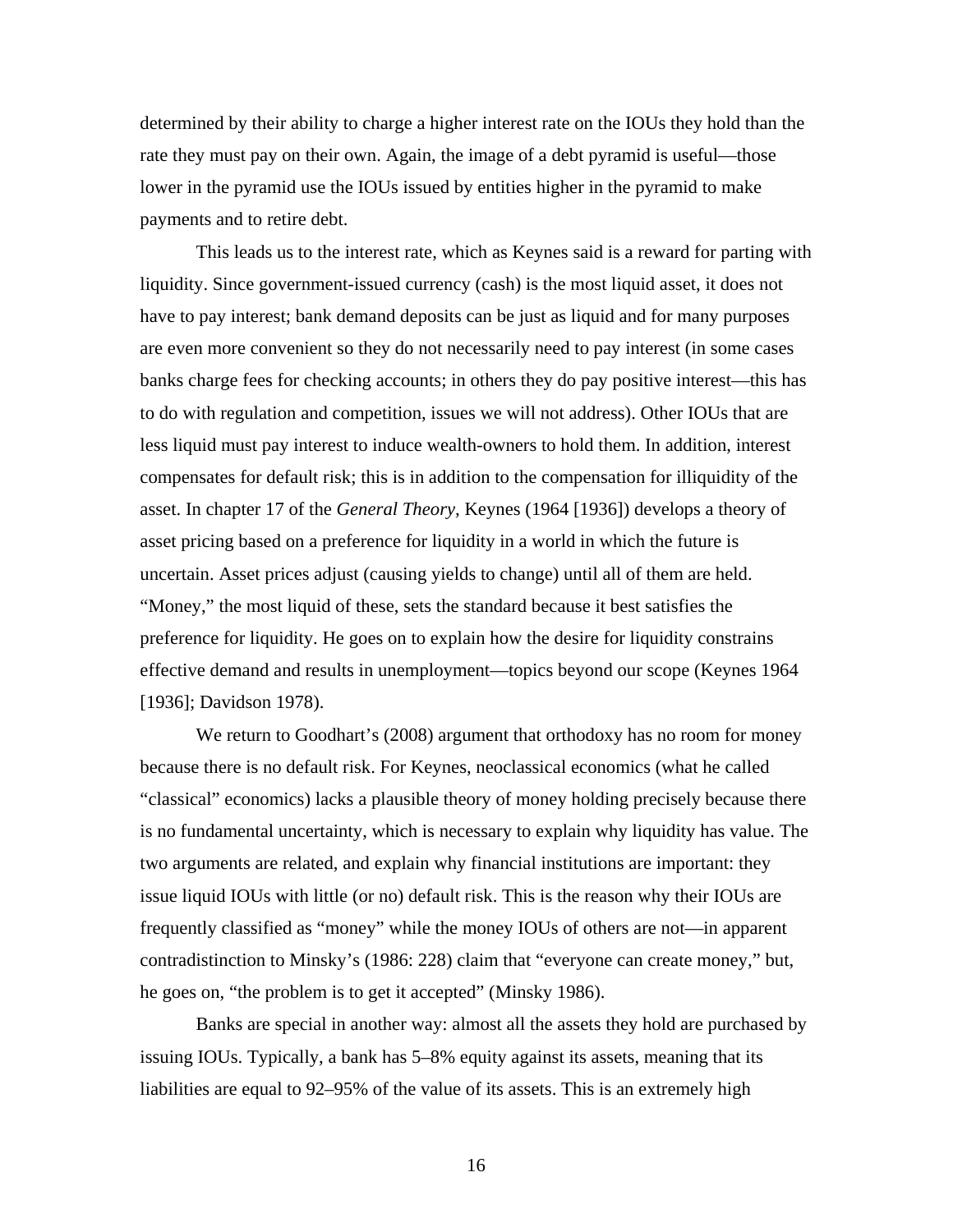leverage ratio (its asset to capital ratio is from 12.5 to 20). As Minsky (1986) put it, they finance their positions in assets by issuing debt. Without guarantees of access to the central bank (to make their liabilities more liquid) and to government insurance (to reduce default risk on their liabilities), banks could not operate with such leverage ratios. Note also that banks are strange firms: they do not produce commodities and mostly do not utilize commodities in their "production"—they are not a case of Sraffa's "production of commodities by means of commodities." They are true "intermediaries," making profits not out of commodity production but rather by providing the liquid "money" needed for commodity production—creating their IOUs to purchase the IOUs of others, and reaping profits from the interest rate differential. It is this "alchemy" that leads to so much suspicion about the legitimacy of banks that seem to create "money" out of "thin air." To be sure, it is also the potential source of financial crisis—another topic beyond our scope, but one whose importance was highlighted with the financial crisis that began in 2007!

Finally, IOUs are not just held or presented for payment (of your own liability). They are also to varying degrees transferable. For example, your neighbor might transfer your sugar IOU—perhaps in payment of some sugar debt—to another neighbor, who could present it to you with a demand for sugar. Transferability of your IOU is limited to those who know you well and who trust that you are good for the sugar. Since "money" is commonly associated with transferability of a debt amongst third parties it is not surprising that government currency as well as bank liabilities are most often included in definitions of money. The liabilities of nonfinancial corporations or households are not usually called money because they do not circulate readily among third parties. (Securitization of home mortgage loans—as well as various kinds of insurance plus certified credit ratings—made them transferable to some degree.) What the lay person usually identifies as money is usually even narrower, something that can be used in a market as a medium of exchange—to buy a commodity. And that, of course, must be a monetary IOU that is highly acceptable—a government IOU, a bank IOU, or an IOU closely backed by a bank (such as your credit card debt).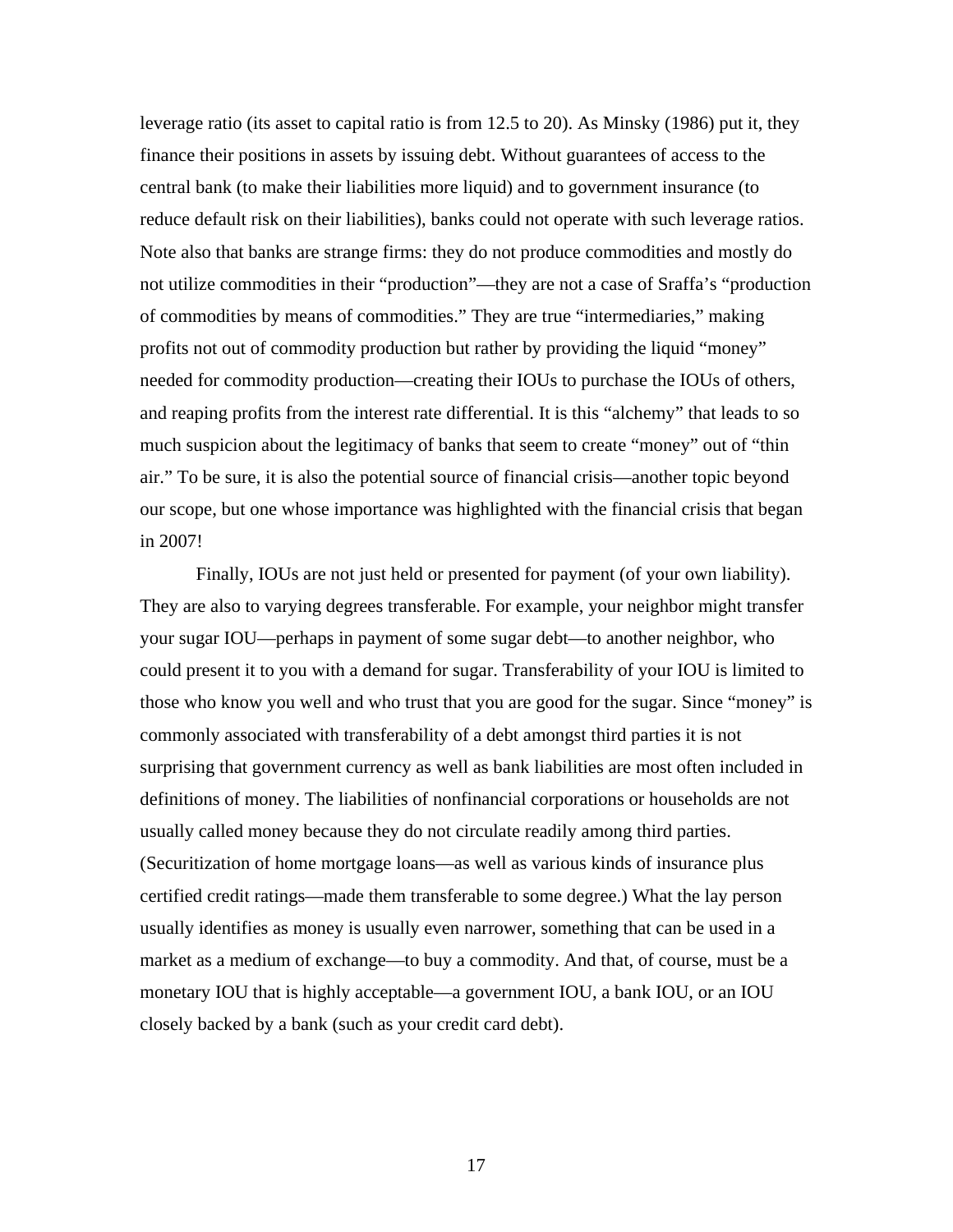## **4. CONCLUSION**

This brings us back to Clower's dictum: money buys goods and goods buy money, but goods do not buy goods. That surprisingly insightful statement has led us on a long path through theory, institutions, and even a bit of monetary history and law. To be sure, we just barely scraped the surface of many of the issues of what turns out to be a complex and contentious topic. Indeed, "money" is arguably the most difficult and controversial subject in macroeconomics—what is money, what role does it play, and what should policy do about it are the questions that have busied most macroeconomists from the very beginning. The three basic propositions examined in this chapter have allowed us to construct the beginnings of answers to these questions.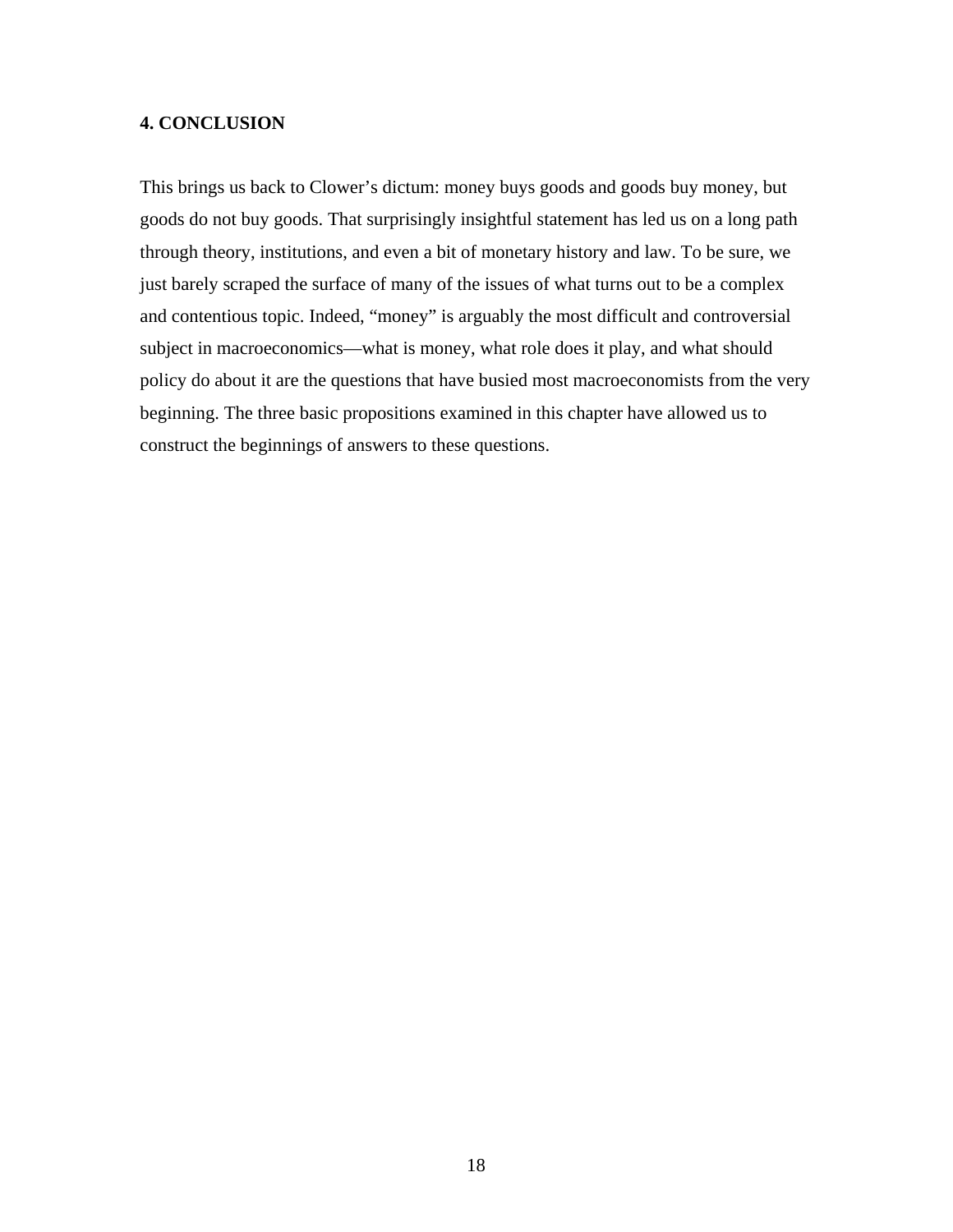#### **REFERENCES**

Bell, Stephanie. 2001. "The role of the state and the hierarchy of money". *Cambridge Journal of Economics* 25(2): 149–163.

Boulding, Kenneth E. 1985. "Questions about Distribution." *Challenge* 28(5): 4–11.

Clower, Robert. 1965. "The Keynesian Counter-Revolution: A Theoretical Appraisal." in F.H. Hahn and F.P.R. Brechling (eds.), *The Theory of Interest Rates*. London: Macmillan.

Davidson, Paul, 1978. *Money and the Real World.* London: Macmillan.

- Dillard, Dudley. 1980. "A monetary theory of production: Keynes and the institutionalists". *Journal of Economic Issues*. 14: 255–273.
- Foley, Duncan. 1989. "Money in Economic Activity." in John Eatwell, Murray Milgate, and Peter Newman (eds.), *The New Palgrave: Money*. New York and London: W.W. Norton.
- Godley, Wynne. 1996. "Money, Finance and National Income Determination: An Integrated Approach." Working Paper 167. Annandale-on-Hudson, NY: Levy Economics Institute of Bard College.
- Goodhart, Charles A.E. 2008. "Money and Default." in Mathew Forstater and L. Randall Wray (eds.), *Keynes for the Twenty-First Century: The continuing relevance of the General Theory.* New York: Palgrave Macmillan.
- ————. 1998. "Two concepts of money: implications for the analysis of optimal currency areas." *European Journal of Political Economy* 14: 407–432.
- Graziani, Augusto. 1990. "The theory of the monetary circuit." *Economies et Societes* 24(6): 7–36.

Hahn, Frank H. 1983. *Money and Inflation.* Cambridge, MA: MIT Press.

Harcourt, Geoffrey. 2008. "The structure of Post-Keynesian economics: the core contributions of the pioneers." in Mathew Forstater and L. Randall Wray (eds.), *Keynes for the Twenty-First Century: The continuing relevance of the General Theory.* New York: Palgrave Macmillan.

————. 2006. *The structure of post-Keynesian economics: The core contributions of the pioneers.* Cambridge, UK: Cambridge University Press.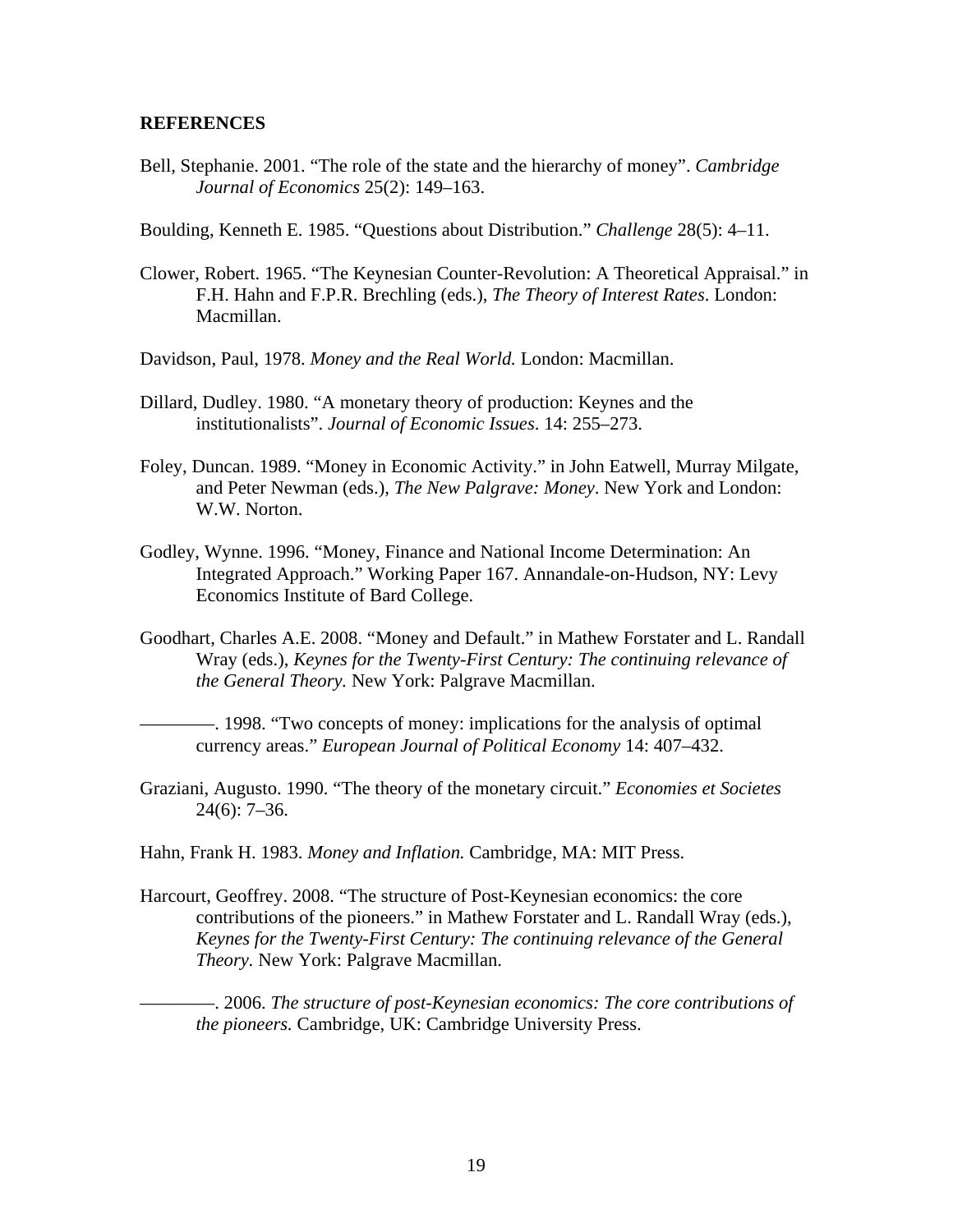Ingham, Geoffrey. 2004. "The emergence of capitalist credit money." in L. Randall Wray (ed.), *Credit and State Theories of Money: the contributions of A. Mitchell Innes.* Cheltenham, UK: Edward Elgar.

————. 2000. "'Babylonian madness': on the sociological and historical 'origins' of money." in John Smithin (ed.), *What is Money?* New York: Routledge.

Innes, A. Mitchell. 1913. "What is money?" *Banking Law Journal* May: 377–408.

- Heilbroner, Robert. 1985. *The Nature and Logic of Capitalism.* New York and London: W.W. Norton and Company.
- Kaldor, N. 1955–56. "Alternative theories of distribution." *Review of Economic Studies* 23: 83–100.
- Kaldor, N., and J. Trevithick. 1981. "A Keynesian perspective on money." *Lloyds Bank Review* January: 1.
- Kalecki, M. 1971. *Selected Essays on the Dynamics of the Capitalist Economy, 1933– 1970.* Cambridge, UK: Cambridge University Press.
- Keynes, John Maynard. 1976[1930]. *A Treatise on Money,* Volumes I and II. New York: Harcourt, Brace & Co.

————. 1973. *The Collected Writings of John Maynard Keynes,* Vol XIV. Edited by Donald Moggridge. London and Basingstoke: The MacMillan Press, Ltd.

————. 1964[1936]. *The General Theory of Employment, Interest and Money*. New York and London: Harcourt Brace Jovanovich.

- Knapp, George Friedrich. 1924[1973]. *The State Theory of Money.* Clifton, NY: Augustus M. Kelley.
- Kregel, Jan A. 1985. "Hamlet without the prince: Cambridge macroeconomics without money." *American Economic Review* 75(2): 133–139.
- Lavoie, Marc. 1985. "Credit and Money: The dynamic circuit, overdraft economics, and Post Keynesian economics." in Marc Jarsulic (ed.), *Money and Macro Policy.* Boston, Dordrecht, Lancaster: Boston-Dordrecht-Lancaster.
- Minsky, Hyman P. 1986. *Stabilizing an Unstable Economy.* New Haven and London: Yale University Press.

————. 1993. "Schumpeter and finance." in S. Biasco, A. Roncaglia, and M. Salvati (eds.), *Market and Institutions in Economic Development*. New York: St. Martin's Press.